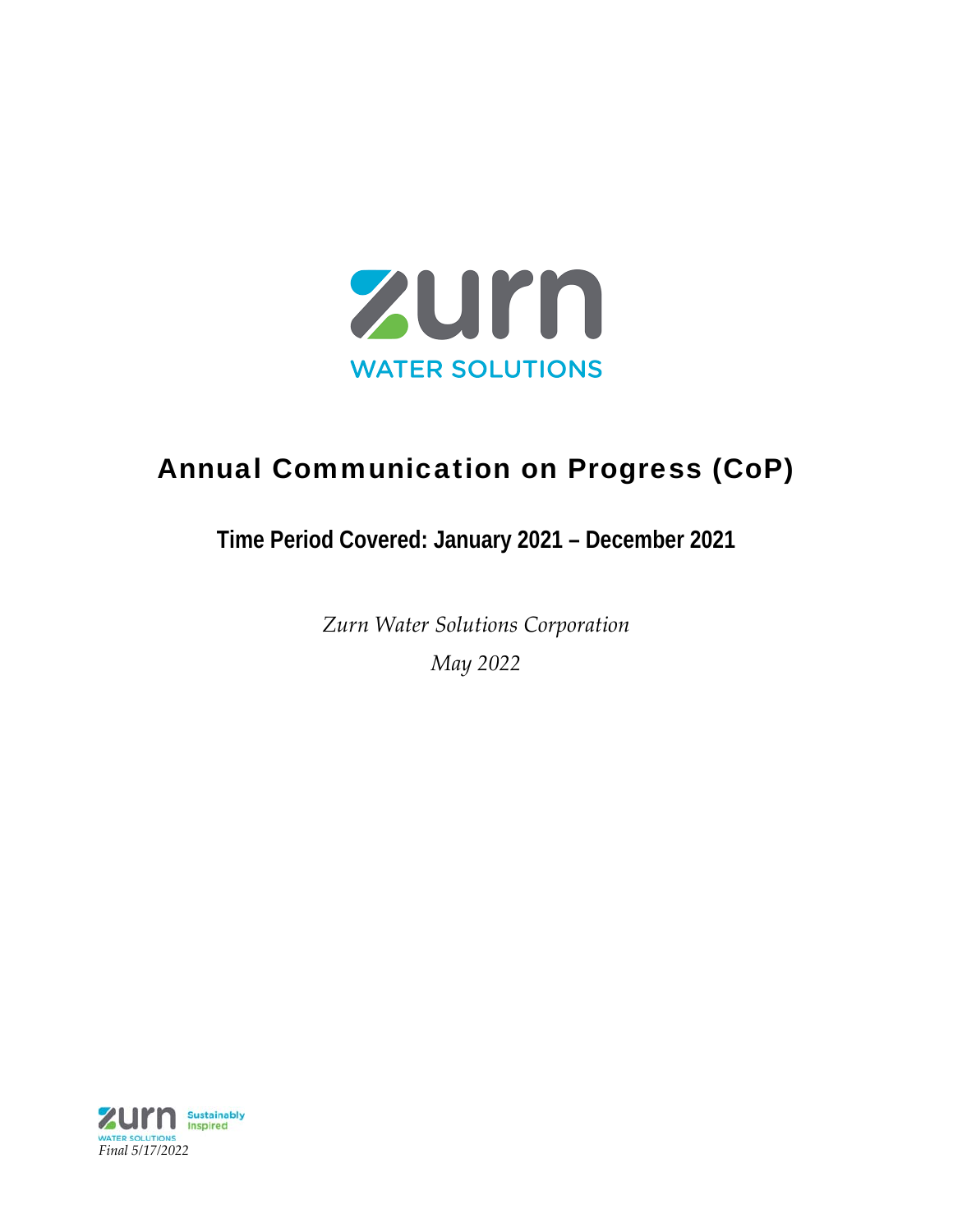### **Table of Contents**

| 1. |     |  |
|----|-----|--|
|    | 1.1 |  |
|    | 1.2 |  |
|    | 1.3 |  |
| 2. |     |  |
|    | 2.1 |  |
|    | 2.2 |  |
| 3. |     |  |
|    | 3.1 |  |
|    | 3.2 |  |
| 4. |     |  |
|    | 4.1 |  |
|    | 4.2 |  |
| 5. |     |  |
|    | 5.1 |  |
|    | 5.2 |  |

#### Attachment

2021 Sustainability Report - ESG Content Index

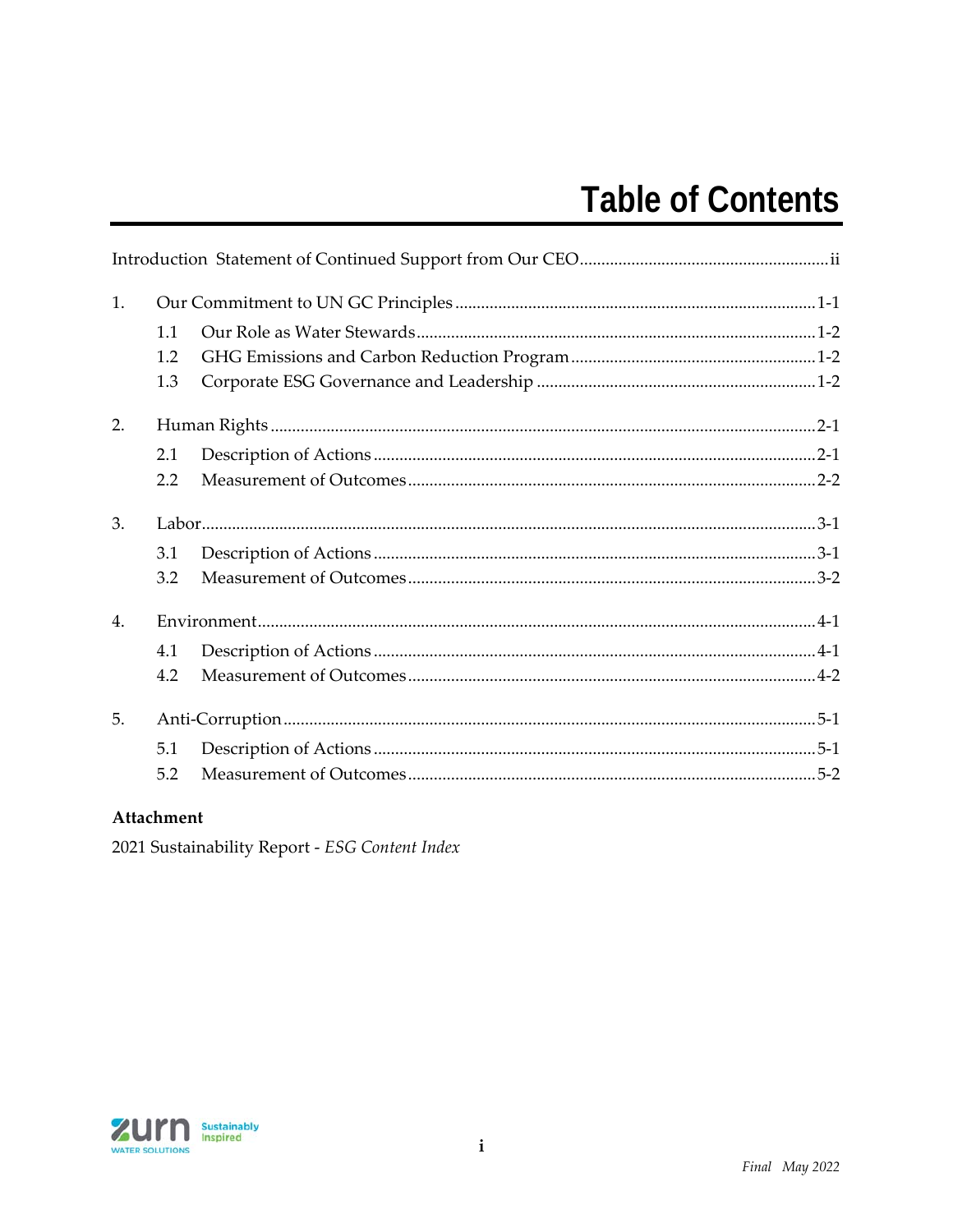### **Introduction Statement of Continued Support from Our CEO**

Zurn Water Solutions Corporation (Zurn Water Solutions) respectfully submits our first annual Communication on Progress (CoP). Zurn Water Solutions joined the United Nations (UN) Global Compact on December 15, 2021 and we are pleased to confirm that Zurn Water Solutions reaffirms its support of the Ten Principles of the UN Global Compact in the areas of human rights, labor, anti‐corruption, and the environment.

In this inaugural CoP, we describe our actions to continually improve the integration of the Global Compact and its principles into our business strategy, culture, and daily operations. Our mission at Zurn Water Solutions aligns directly with UN Sustainable Development Goal (SDG) Goal 6*: to ensure availability and sustainable management of water and sanitation for all*. In 2021, Zurn Water Solutions implemented new governance policies that reflect our commitments, with streamlined reporting that provides increased transparency for our shareholders and other stakeholders.

Operating as a pure‐play water management company grants us greater flexibility and focus in pursuing our mission, enables us to provide even greater support and incentives to our associates and communities, and presents new opportunities to embed Environmental, Social and Governance (ESG) principles and practices into every aspect of our business. We organize our ESG efforts around five pillars of sustainability: environment, health & safety, people, communities, and governance & ethics.

With this CoP we continue to demonstrate our commitment to the UN Global Compact and its principles as part of the company culture and wholistically tied to our strategy and mission. Our impact and accountability to manage water brings us to demonstrate our commitment to advocate for action to the broader UN SDGs. We support continued transparency, and we are committed to sharing this information with our stakeholders using our primary channels of communication.

Sincerely,

Todd A. Adams Chairman and CEO Zurn Water Solutions

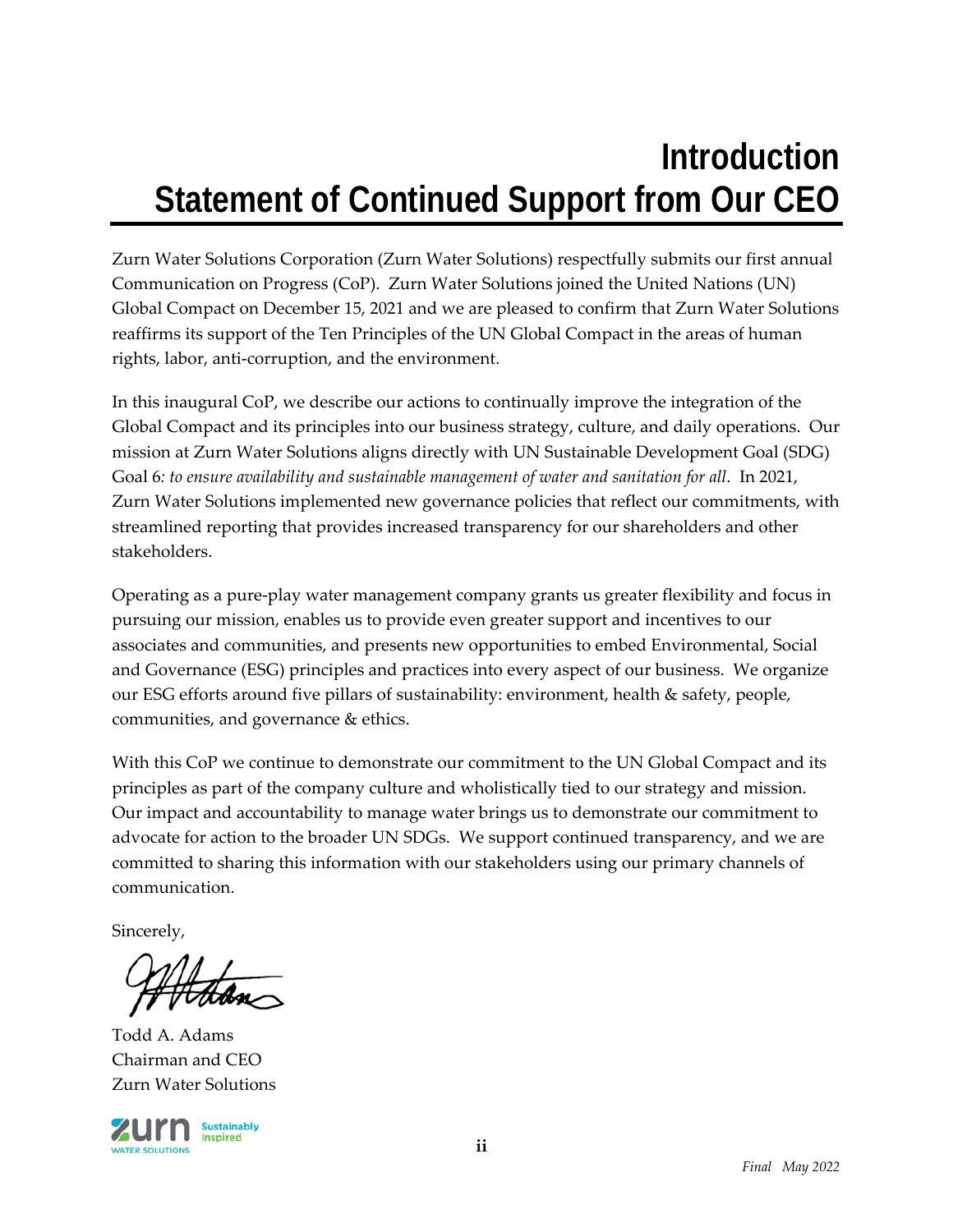## **Section 1 Our Commitment to UN GC Principles**

Zurn Water Solutions is the unrivaled leader in providing innovative, trusted, reliable water solutions that promote human health, conserve resources, and help keep people safe. We offer the largest range of engineered water solutions and sustainable plumbing products, while delivering total building solutions for new construction and retrofit applications. We have a long history of environmental stewardship and social responsibility dating back to 1900 when John A. Zurn founded the company to manufacture backflow devices. Today, we have operations primarily in the United States and Canada and when we became a standalone water business, our 1,200 associates became Zurn Water Solutions shareholders. Along the way, we've never stopped reimagining ways to use water more effectively and efficiently.

We offer expertise in Water Safety & Control, Flow Systems, Hygienic and Environmental solutions, and our products are designed to solve customers' and end‐users' biggest water management challenges, while also protecting our world's most important resource. Now we're compounding our efforts in our role as a leader in water stewardship.

In October 2021, we completed the spin-off of our Process & Motion Control business and changed our name from Rexnord Corporation to Zurn Water Solutions Corporation (Zurn Water Solutions), making us a standalone, pure‐play water management company. Our sole focus on water helps ensure our customers can meet the sustainability and safety expectations of the people and communities they support. Specializing in water management also strengthens our position as an innovative, sustainable, and responsible global company. Our team is focused on designing products that save more water, keep water safe and clean, reduce the resources needed to manufacture and ultimately protect our environment. Today, we continuously sharpen our focus to fulfill our commitments to corporate social responsibility and ESG principles.

We have joined the UN Global Compact, to do business responsibly by aligning strategies and operations with the Ten Principles on human rights, labor, environment, and anti‐corruption, as well as taking actions to advance broader societal goals, such as the UN SDGs. We have integrated our approach to ESG issues into our strategic planning, which includes evaluating how climate‐related issues impact our business strategy and financial planning. For more on how we align our products, business activities, and community investments with the UN SDGs and Global Compact Principles, please refer to the *ESG Content Index* that is attached to this CoP.

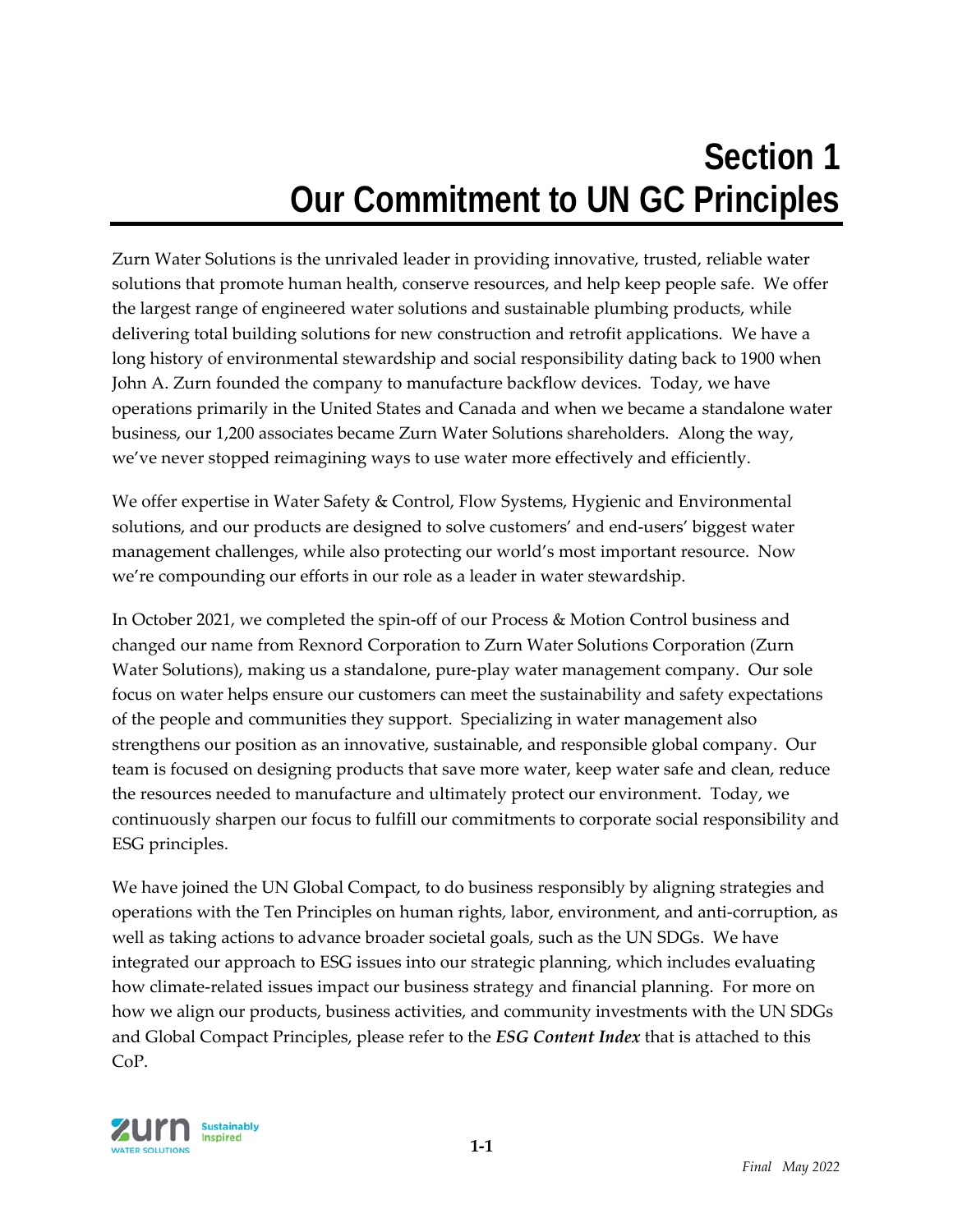Consistent with the UN Global Compact principles regarding the environment, Zurn Water Solutions is proud of our role as water stewards, and we take that responsibility seriously. We know that our actions and our products will have profound effects on the future of our society and the planet, which is why we are relentless in our pursuit of sustainable progress.

### **1.1 Our Role as Water Stewards**

Efficient water management has never been more important. Two-thirds of the world's population experiences water scarcity at least one month of the year, and the ongoing climate crisis is likely to exacerbate this problem. We believe we have a duty to develop resource ‐ efficient products that conserve as much water as possible. Conservation is a cornerstone of our business: Zurn Water Solutions engineered products saved 34 billion gallons of water in the year of 2021 —about as much as Wisconsin uses in two months. We aim to increase that figure to 40 billion gallons saved by 2024. As a water technology innovator, Zurn Water Solutions is registered with the Alliance for Water Stewardship, a global coalition of businesses, governments and NGOs focused on conserving water resources amid growing pressure from rising populations, changing lifestyles and climate change.

We also recognize that the way we do business must lessen our impact on the planet. We are focused on making our operations more environmentally sustainable by reducing our GHG emissions and conserving resources through efficient processes and recycling efforts.

### **1.2 GHG Emissions and Carbon Reduction Program**

Climate change is one of the most pressing issues of our time. We are committed to reducing our carbon footprint by lowering our greenhouse gas (GHG) emissions. We track our Scope 1 and Scope 2 GHG emissions, which are reported in the attached *ESG Content Index*, to pursue our goal of cutting our GHG intensity in half by 2030. To reach this goal, our GHG emissions reduction target has been incorporated into our strategic planning and tracking procedures including monthly check‐ins and evaluations of emission reduction strategies to reduce our environmental impacts. We additionally aim to report scope 3 GHG emissions and announce our science-based GHG emissions reduction target for scope 1, 2, and 3 emissions next year.

### **1.3 Corporate ESG Governance and Leadership**

The Board of Directors' ESG Committee oversees the company management's ESG‐related efforts, including creation of ESG initiatives, plans and policies, performance on ESG initiatives, and response to stockholder proposals on ESG matters and other significant ESG‐related stakeholder concerns.

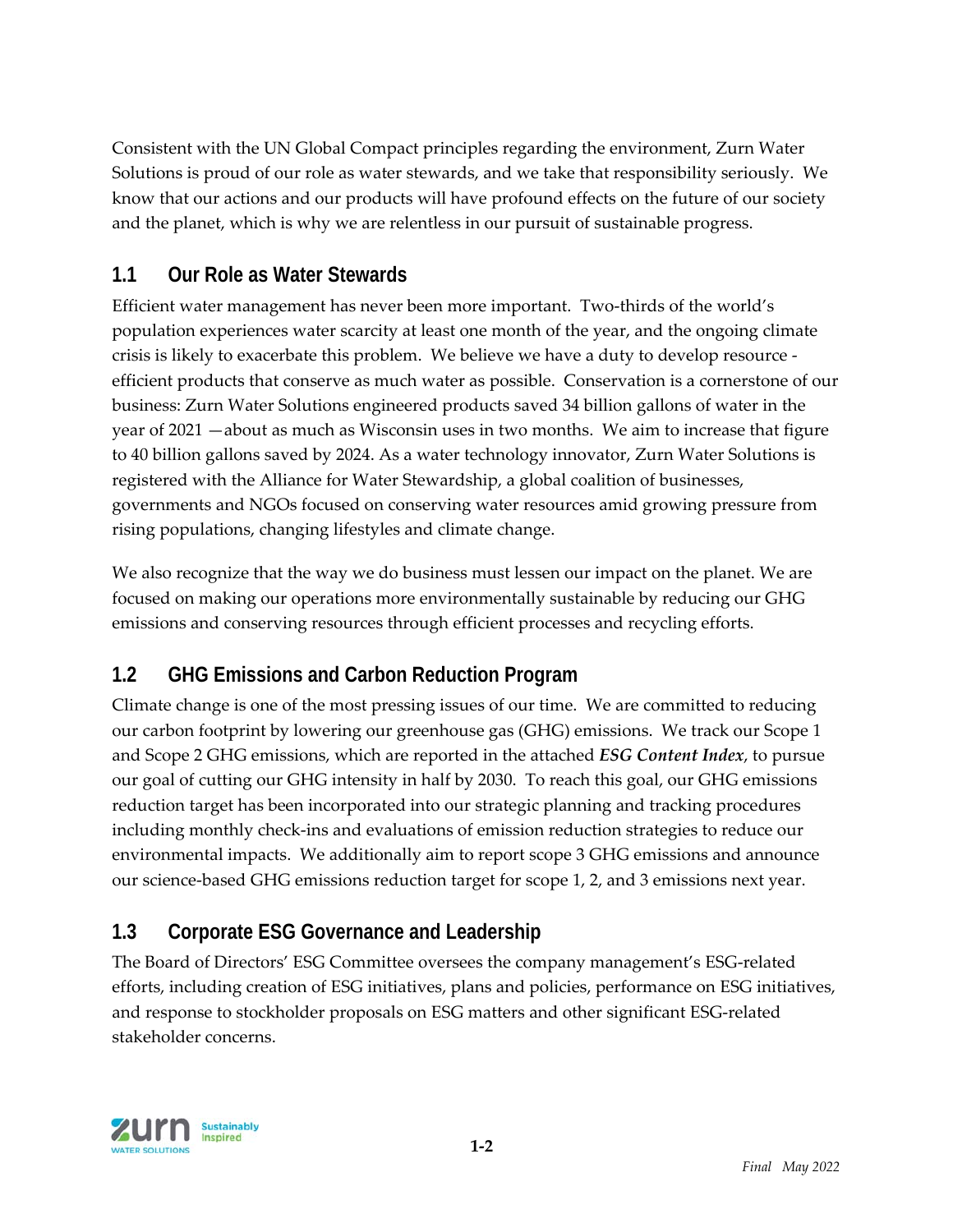Zurn Water Solutions' executives manage ESG‐related matters through the ESG Internal Steering Committee. Our Steering Committee is made up of a cross functional group of leaders that are dedicated to improving ESG‐related objectives and deploying ESG‐related goals. This committee is comprised of functional heads and establishes policies that reflect the company's commitments and is tasked with streamlining reporting for stakeholders. The ESG Steering Committee and senior business leaders are responsible for critical aspects of our sustainability initiatives, performance, and long-term success with particular focus on: Governance & Ethics; Product Quality & Safety; Supply Chain; Environmental, Health & Safety; and Human Capital matters.

We actively use and promote the UN Global Compact Principles and are dedicated to improving the transparency of corporate reporting. A description of our actions and measurement of outcomes in the four key areas of human rights, labor, environment, and anticorruption are included in the following sections.

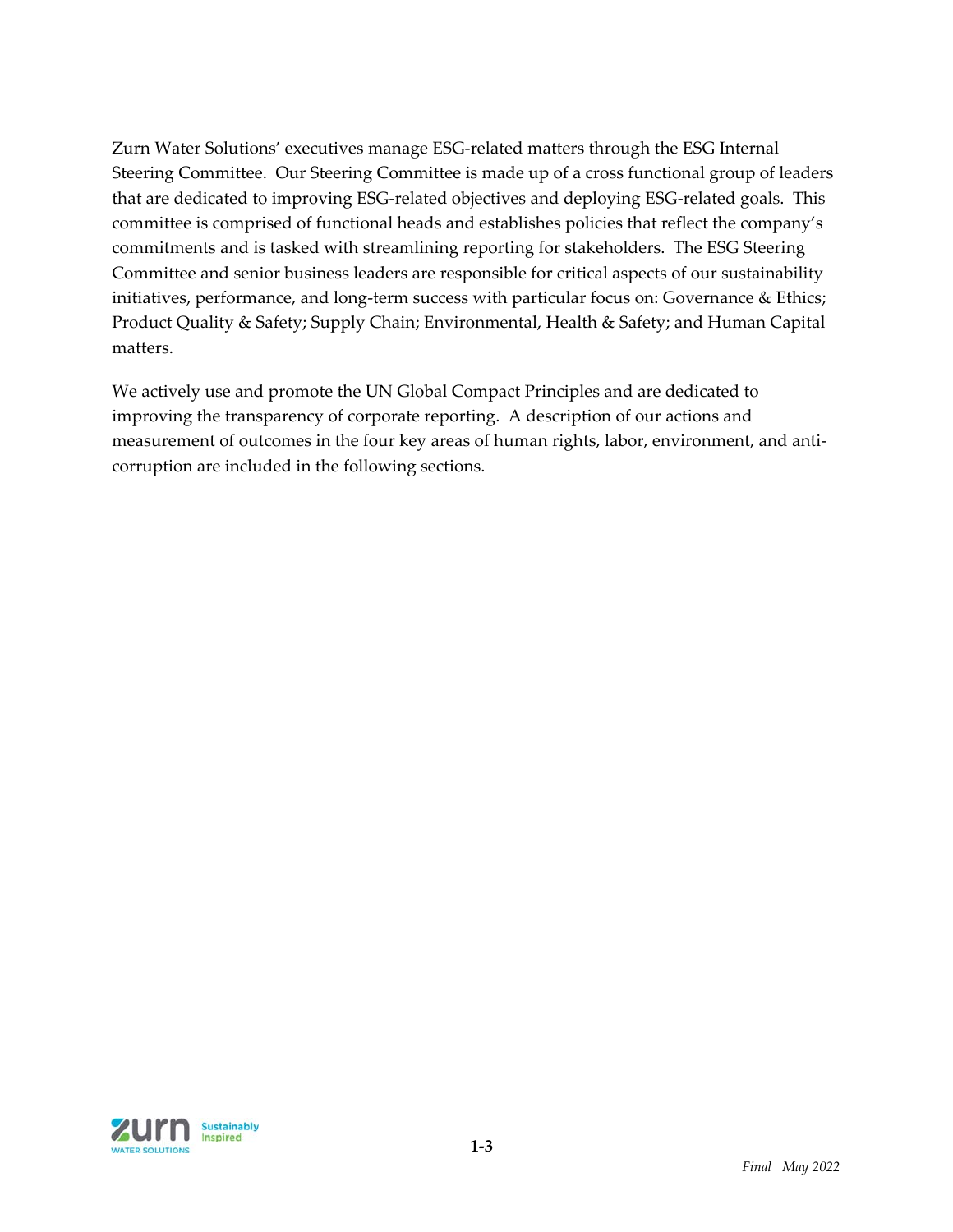### **2.1 Description of Actions**

The safety of our associates is a top priority for our operations. We continually improve our safety program to protect our associates and to work toward our vision of zero recordable injuries in the workplace.

Our products help improve human health by protecting the water that sustains all of us. Our BrightShield suite of touchless and hygienic solutions help to fight the spread of COVID‐19, bacteria, and other germs. Our backflow preventors protect water quality and prevent waterborne illnesses by keeping unclean or contaminated water out of drinking supplies. Our acid neutralization cartridges and tanks enable laboratories and research facilities to discharge wastewater safely. And our suite of interceptor products helps restaurants, car washes, auto repair shops and other facilities keep fat, grease, oil, and other waste out of the public sewage system, protecting sewage treatment plants that are vital for maintaining healthy communities.

People also are the key component of our success, because achieving our mission demands that we recruit and retain outstanding individuals unbiasedly. That's why our mission statement includes the sentence, **"We provide innovative water solutions delivered by exceptional people."**

At Zurn Water Solutions, we have a longstanding commitment to fostering, cultivating, and preserving a culture of diversity and inclusion so that all associates feel welcome and valued. We are embedding diversity and inclusion throughout Zurn Water Solutions as we work toward continuous improvement as a business and as a community. In 2021 we built the foundation and metrics that will guide this work.

We strive to ensure that all associates are treated fairly and equitably. Zurn Water Solutions has zero tolerance for discrimination or harassment based on age, race, religious beliefs, ethnicity, gender identity or expression, sexual orientation, disability, experience, national origin, style, or cultural background.

In the first quarter of 2021, we introduced two new training modules into our annual Code of Conduct training: *Overcoming Unconscious Bias in the Workplace* and *Leading Diversity*. We also launched our new mentoring program in 2021 through Talent Development and introduced in

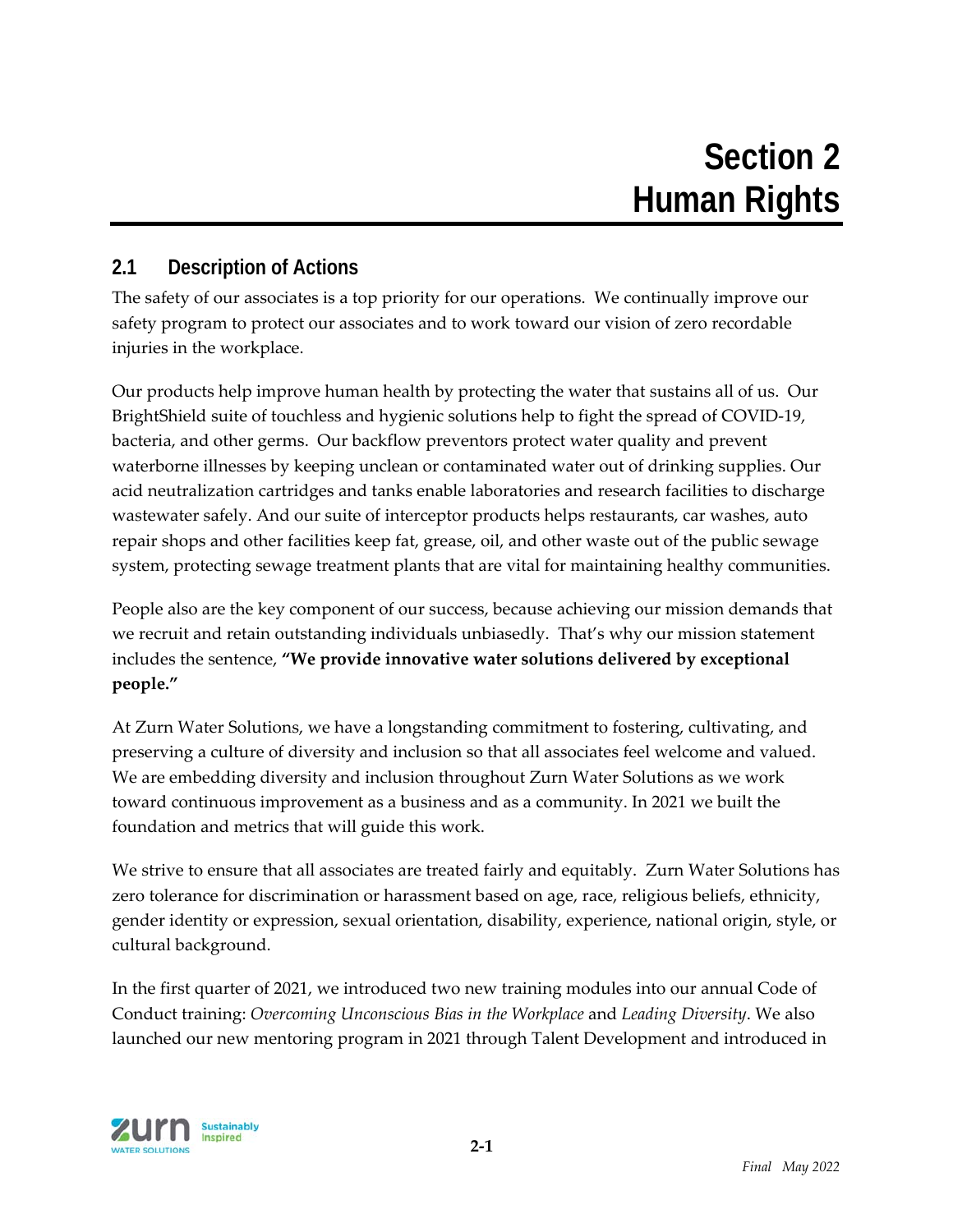January 2022 through our Women's Employee Resource Group (ERG). And we conduct a bi‐ annual gender pay equity review.

Zurn Water Solutions aims to achieve the following targets to bolster and strengthen human rights beginning in 2022 and continuing annually:

- Strive to achieve a zero recordable injury rate (TRIR) across all facilities.
- Achieve above Industry average in the Associate Inclusion Index results.
- Disclose associate diversity metrics.
- Give one-percent of company time to every associate to volunteer annually.

### **2.2 Measurement of Outcomes**

To ensure that our efforts drive change, we measure and track our results. Our Associate *Inclusion Index* tracks the average affirmative responses to several inclusion questions that are found in our annual Total Associate Engagement (TAE) survey. Our goal is to continue to maintain an Associate *Inclusion Index* score higher than the industry average, as detailed in our 2021 Inclusion Index Score.



### 2021 Inclusion Index Score

To support the advancement of diversity throughout the supply chain Zurn Water Solutions spent \$5,000,000 on minority-owned or women-owned businesses in 2021. Additionally, Zurn spent 23-percent of its procurement budget on local suppliers.

By engaging associates and visitors on safety best practices through continual training and proactive employee Health and Safety programs, we have reduced our Total Recordable Incident Rate (TRIR) by 62‐percent from fiscal year 2017 through calendar year 2021 at Zurn

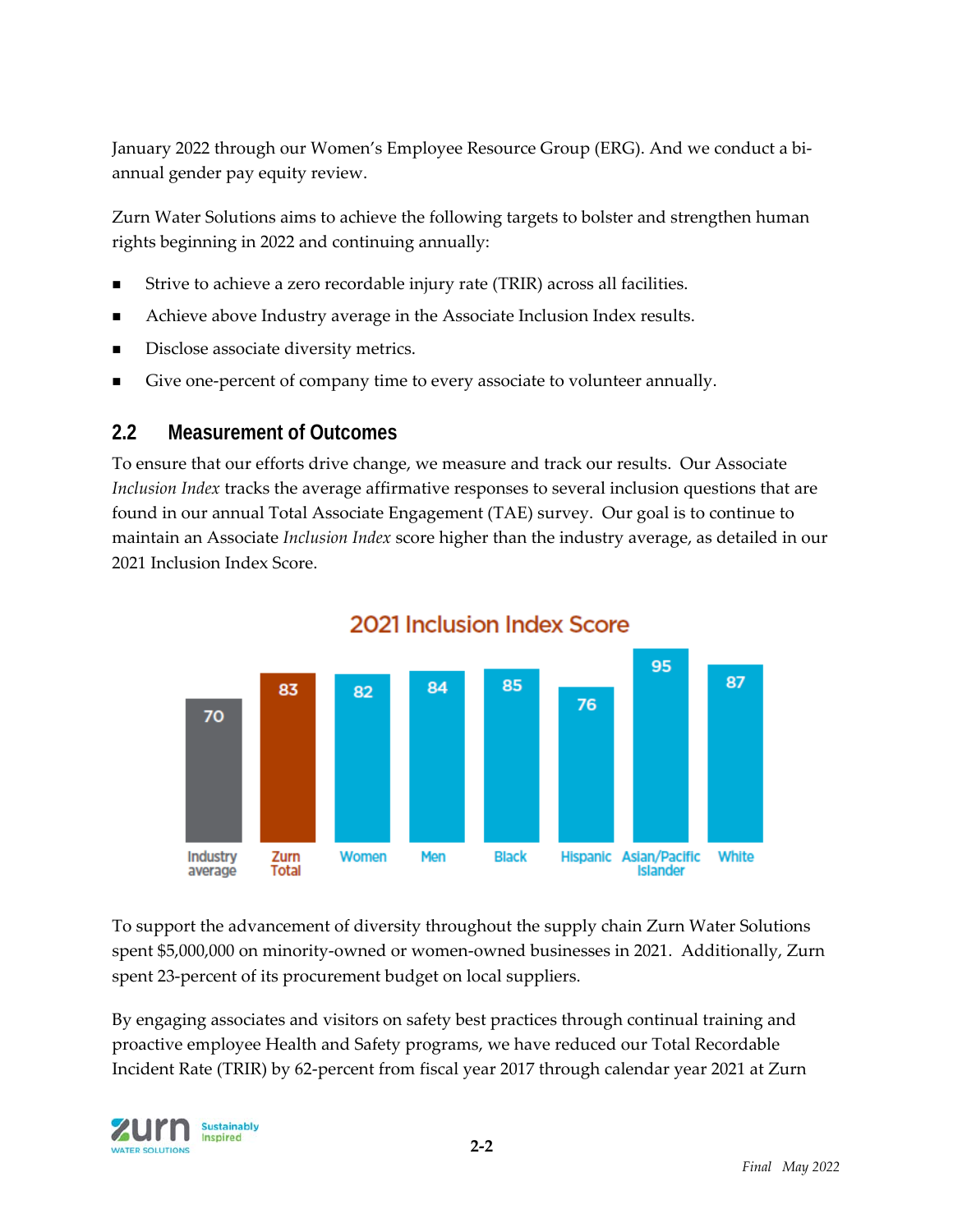facilities. Our Lost Time Incident Rate (LTIR) has decreased by more than 80‐percent from fiscal year 2017 through calendar year 2021 at Zurn facilities.

|          |                                                    | Zurn | <b>Industry Average</b> |
|----------|----------------------------------------------------|------|-------------------------|
| <b>P</b> | <b>Total recordable</b><br>incident rate<br>(TRIR) | 0.96 | 3.30                    |
|          | <b>Lost Time</b><br><b>Incident Rate</b>           | 0.30 | 0.90                    |

Further details on the outcomes of our program, including indicators tracked such as employee demographics, and employee recruitment, inclusion and performance metrics are provided in the attached *ESG Content Index*.

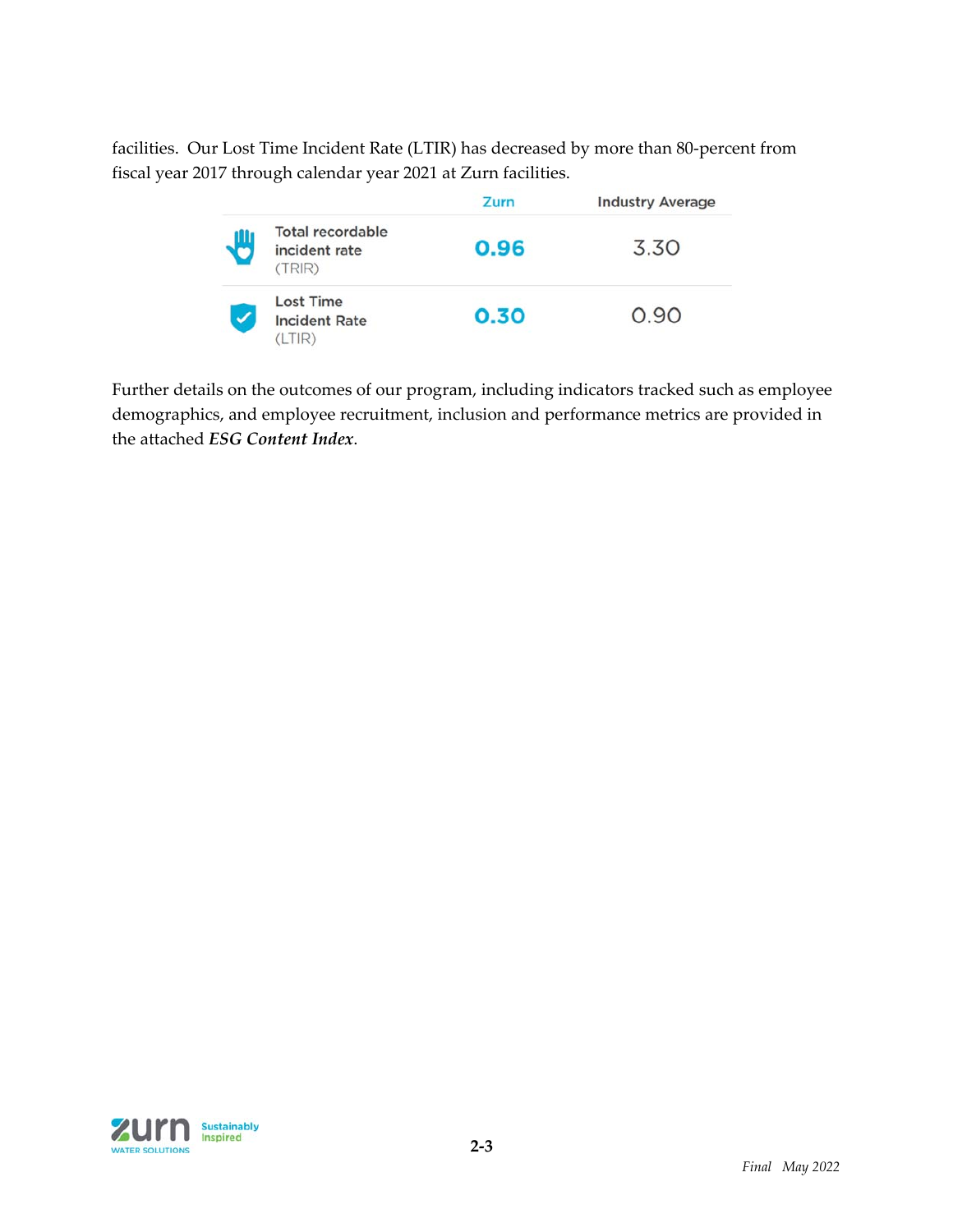### **3.1 Description of Actions**

We invest in our associates to help each of them realize their potential—knowing that their professional growth is fundamental to our company's growth and sustainability. To nurture a cohesive, collaborative community of people, Zurn Water Solutions promotes an inclusive environment in which all associates are invited to bring their full selves to work, where each associate is empowered to contribute and incentivized to do so. Cultivating a strong, healthy, mutually beneficial relationship between our company and our associates helps us to create superior value for our customers and shareholders. It also helps to retain associates, a key driver for the sustainability of our business.

In 2021, Zurn Water Solutions added additional associate benefits, which build on a highly competitive set of offerings to associates, including:

- Competitive salary
- Matching 401(k) contribution
- Medical, dental, vision, short- and long-term disability, life insurance and AD&D
- Health savings account
- Educational reimbursement
- Matching gift program

In addition to their salary, full-time Zurn Water Solutions associates have an opportunity to receive a bonus based on business performance, individual contributions, continuous improvement, and volunteering time if not already part of a collective bargaining agreement. All non-temporary associates employed on October 4, 2021 by Zurn Water Solutions received a long-term equity incentive grant. Making every associate an owner of Zurn Water Solutions enhances the alignment between individuals' personal incentives and our company's goals.

Our focus on professional development extends naturally from our core value of Continuous Improvement. We support associates' efforts to advance in their careers via manager development programs, leadership development programs, and tuition reimbursement.

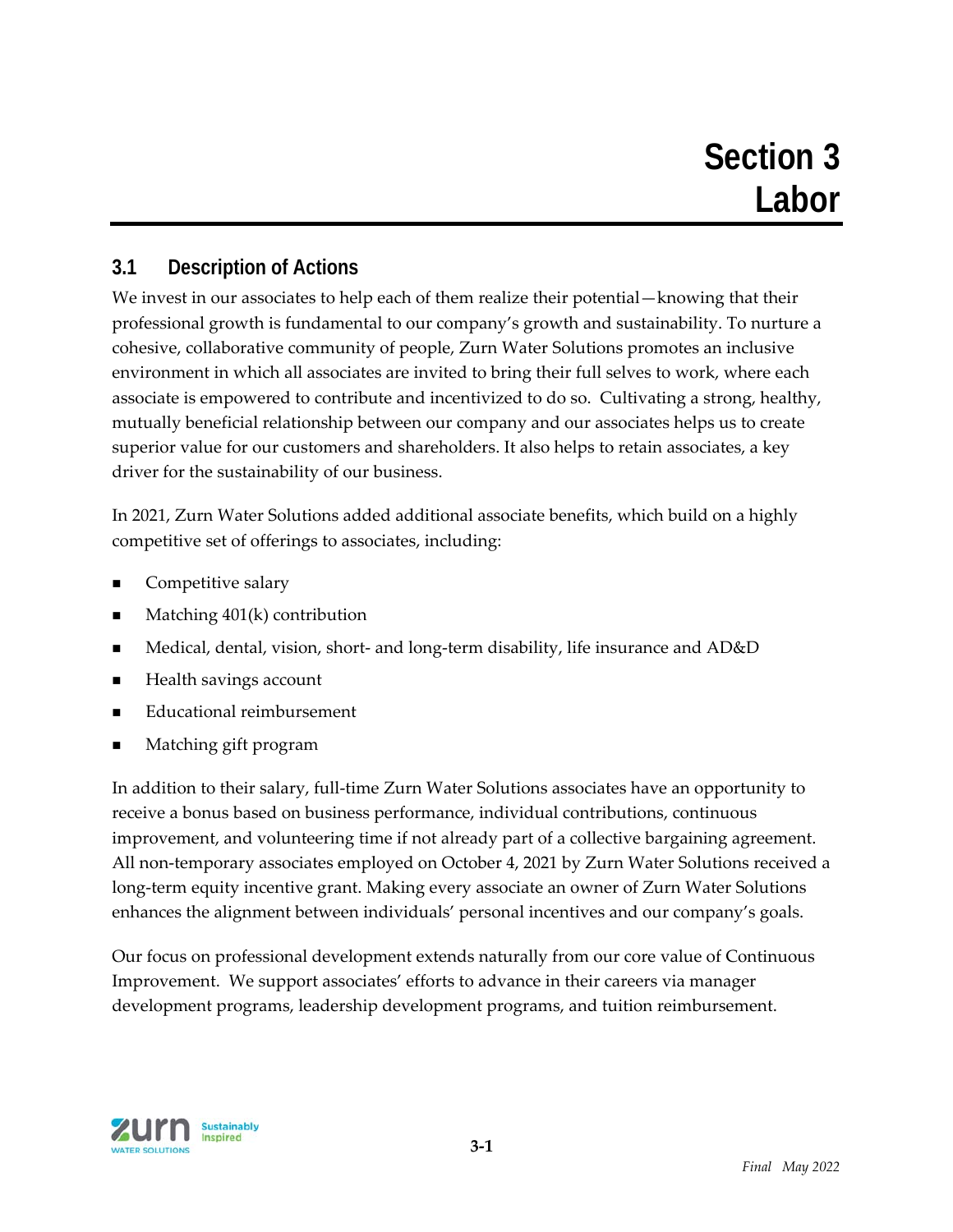### **3.2 Measurement of Outcomes**

To ensure we are continuously improving on associate engagement, we measure it annually through our TAE survey. We calculate Zurn Water Solutions' associate engagement score by averaging the percentage of associates who agree with the TAE Survey statements, which was 76‐percent in 2021. This represents more than 30‐percent increase in TAE over the past five years.

Other professional development outcomes include:

- Zurn's tuition reimbursement program provided more than \$55,000 in tuition reimbursement bonuses in 2021.
- 31 associates participated in manager development programs and 21 associates participated in leadership development programs.
- Zurn has ERGs that provide networking and mentoring opportunities for women and early-career associates.
- 37 interns participated in Zurn Water Solutions internship program.



Further details on the outcomes of our program, including indicators tracked such as labor practices are provided in the attached *ESG Content Index*.

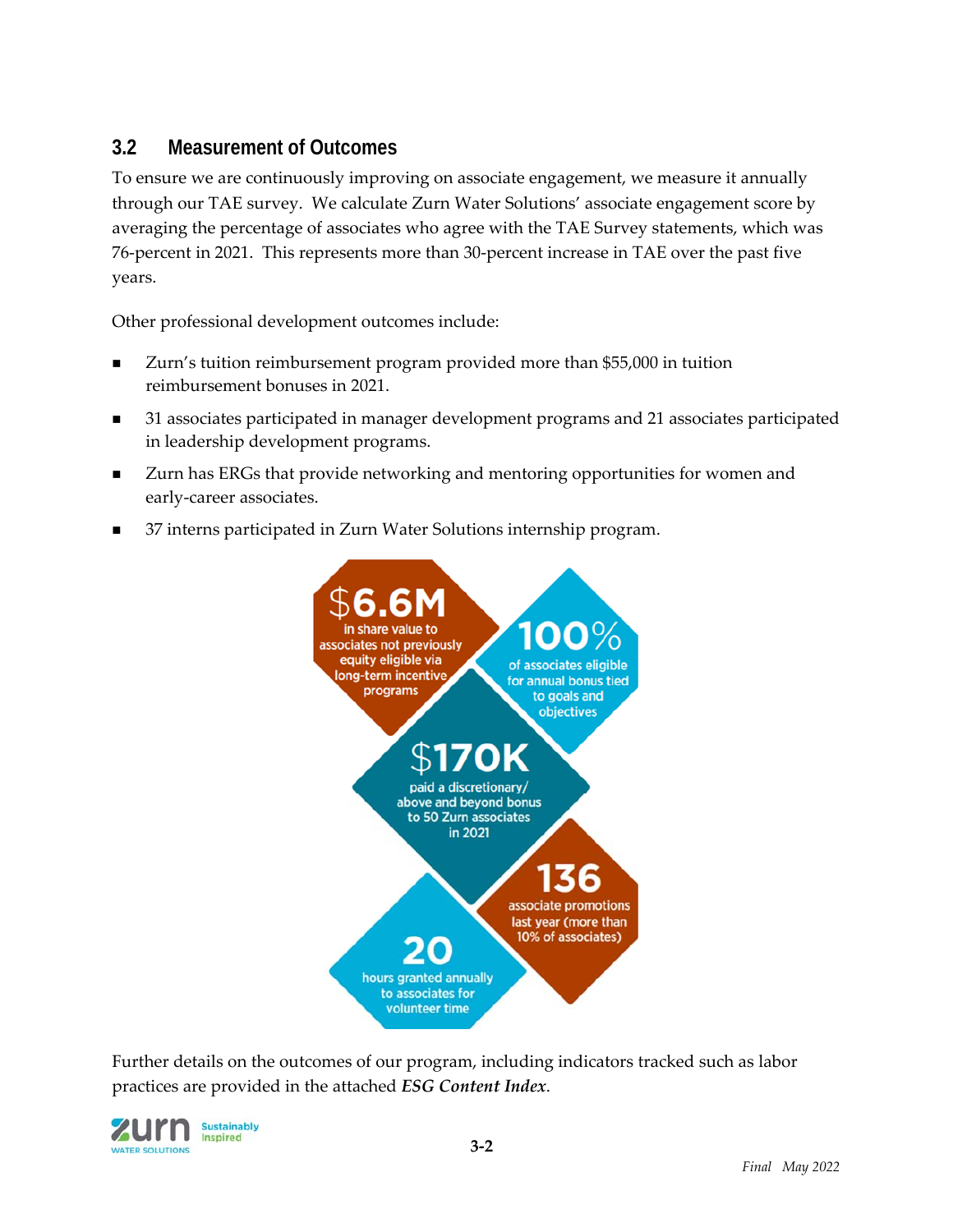SUSTAINABILITY REPORT 2021

USTAINABILITY

2021

 $\stackrel{\vdash}{\scriptstyle{\simeq}}$  $\bigcirc$  $\overset{\textstyle\Box}{=}$  $\simeq$ 

People are the reason for our work: Our products help improve human health by protecting the water that sustains all of us. People also are the key component of our success, because achieving our mission demands that we recruit and retain outstanding individuals. That's why our mission statement includes the sentence, "We provide innovative water solutions delivered by exceptional people."

We invest in our associates to help each of them realize their potential —knowing that their professional growth is fundamental to our company's growth and sustainability. To nurture a cohesive, collaborative community of people, Zurn Water Solutions promotes an inclusive environment in which all associates are invited to bring their full selves to work, where each associate is empowered to contribute and incentivized to do so.

### Sustainability Pillar: People

Investing in our associates and creating an inclusive environment.

Our people approach, outlined in our ESG Policies, reflects the values and principles laid out in the United Nations Global Compact Labor & Non -Discrimination Principles:

### Principle 3

Businesses should uphold the freedom of association and the effective recognition of the right to collective bargaining

### Principle 4

The elimination of all forms of forced and compulsory labor

Principle 5 The effective abolition of child labor

### Principle 6

The elimination of discrimination in respect of employment and occupation

△

[IND](#page--1-0)EX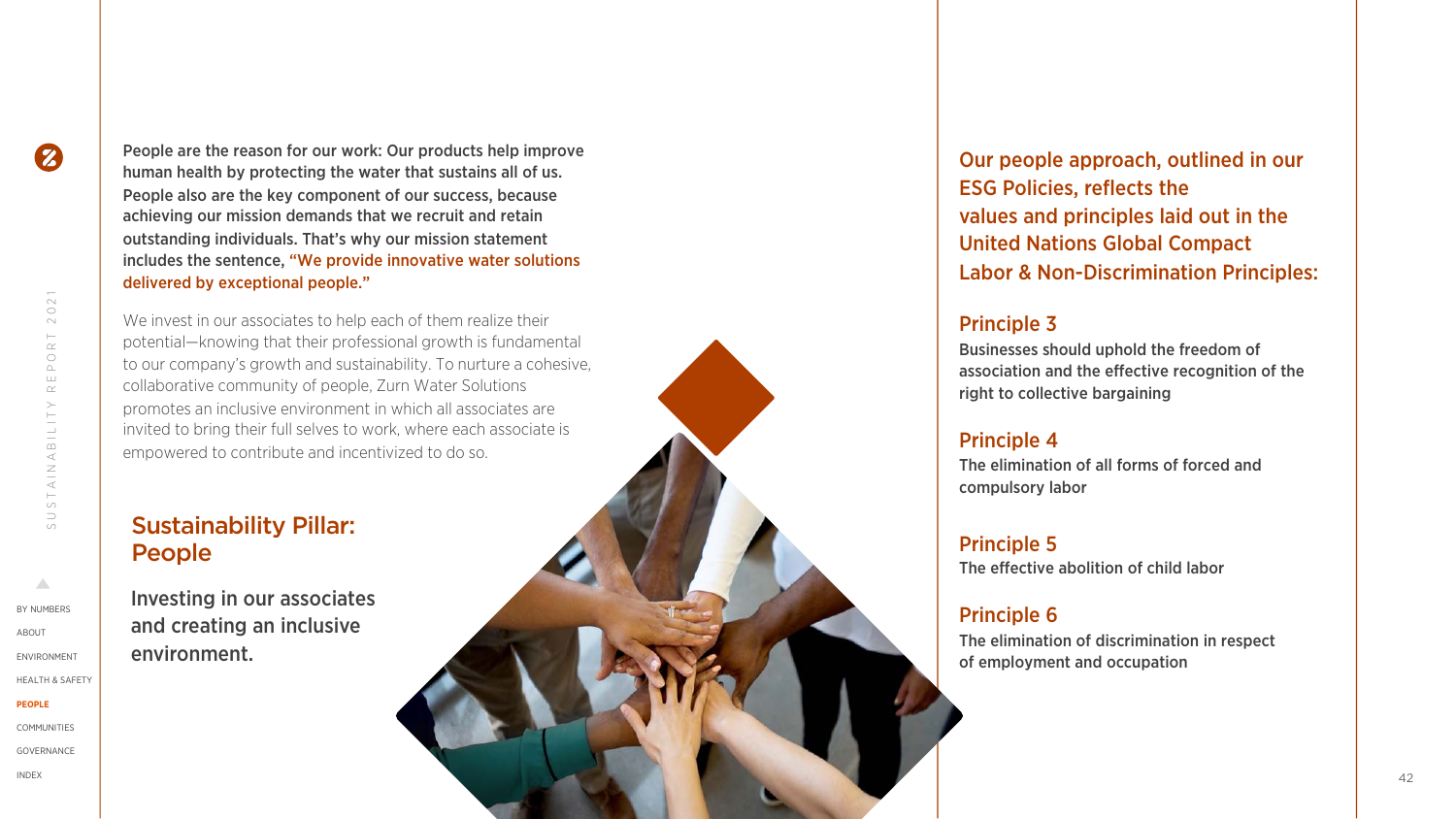### **Section 4 Environment**

### **4.1 Description of Actions**

Effective, safe, and efficient water management is an essential component of sustainability. For more than a century, we've developed solutions that help manage this most-important natural resource – water. Our products contribute to sustainability in a myriad of other ways as well. We design products that reduce energy consumption, as well as help to mitigate the impact of climate change. Our roof drains help address the increased risk of heavy rain and flooding; our pressure‐reducing valves, automatic control valves and touchless fixtures help reduce water usage to offset water scarcity and the ever-increasing impact of droughts; and our energyefficient hand dryers eliminate the need for paper towels, helping prevent deforestation that contributes to climate change.

We are just as committed to sustainable water management in our own facilities as we are to helping customers reduce their water use. We have assembled an internal team to assess our facilities and equip them with Zurn Smart Connected Products, as well as the ability to monitor performance using Zurn PlumbSmart. We also continue to look for opportunities to reduce water consumption in our facilities, especially in regions with high or extremely high baseline water stress as classified by the World Resources Institute's (WRI's) Water Risk Atlas tool, Aqueduct.

Zurn Water Solutions has committed to reducing our scope 1 and 2 GHG emissions intensity by 50‐percent by 2030. In addition to reducing our own carbon footprint, our 2021 CDP Climate Change report provides details on how our products enable our customers to avoid generation of GHGs. Zurn Water Solutions goals and targets include the following:

- Reduce energy consumed per US dollar of operating revenue by 15‐percent by 2024.
- Achieve 40 billion gallons of water saved annually through the use of our products by 2024.
- Increase revenue derived from products with sustainable attributes up to 75-percent by 2024.
- Report on Scope 3 GHG emissions and establish and announce a science‐based target for Scopes 1, 2, and 3.

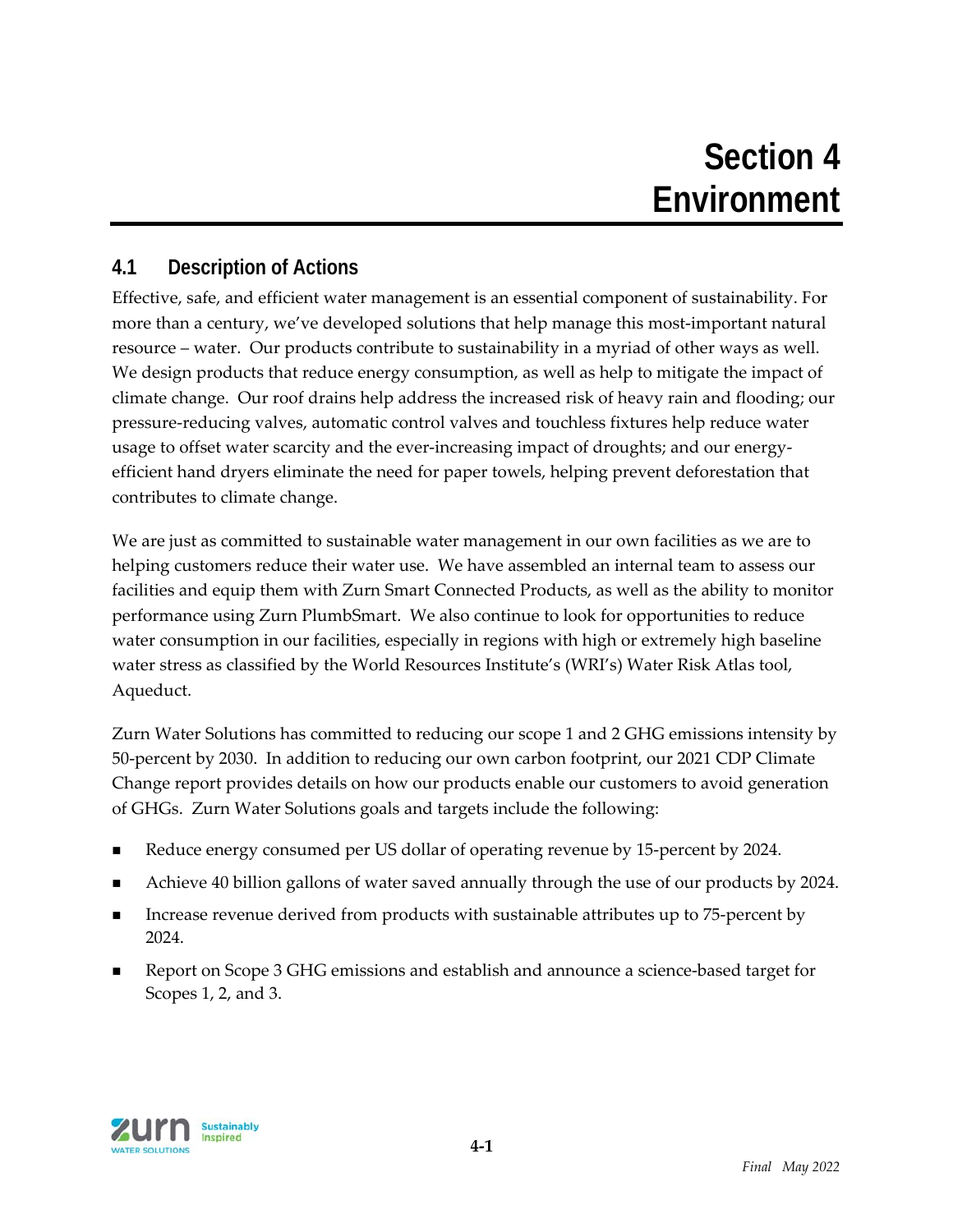### **4.2 Measurement of Outcomes**

Zurn Water Solutions continually invests in research and development to create clean technology water solutions that help our customers meet their water challenges and goals, with a team of more than 50 engineers dedicated to driving innovation and sustainability initiatives. Since 2014, we have operated the Zurn Innovation Center in Cary, NC. The 17,000-square-foot center facilitates product development, testing, quality control and system innovation of our finish plumbing products, while also recycling test water. In 2019, we further invested in innovation by opening a 20,000‐square foot engineering laboratory in Erie, PA.

Our focus on innovation and continuous improvement of our products has helped us deliver breakthroughs that address many of today's most pressing sustainability trends:

- Zurn Water Solutions engineered products saved 34 billion gallons of water this year, which is approximately as much as the state of Wisconsin consumes in two months.
- Zurn Water Solutions offer more than 500 products that carry EPA's WaterSense certification, which means they use at least 20‐percent less water than regular products. These products and others helped us generate 70‐percent of our revenues from sustainable products in 2021.
- Zurn Water Solutions is the only manufacturer to offer a high-efficiency carrier and a 1.1 gallons per flush toilet system. With 31‐percent water consumption savings over traditional 1.6 gallons per flush toilet systems, we deliver an industry leading line carry that no other manufacturer can match.
- Our touchless-operating hand dryers include HEPA filtration and antimicrobial technology, while performing at a quieter sound level than similar models from competitors.
- Zurn Water Solutions' smart products suite combines touchless plumbing fixtures, a cloud database and user‐friendly software to help building owners conserve water, improve hygiene and reduce operating costs.

Further details on the outcomes of our environmental program, including environmental indicators tracked such as our annual CO<sub>2</sub>e emissions, GHG emissions intensity, total energy consumed including renewable energy, water, and waste management indicators are provided in the attached *ESG Content Index*.

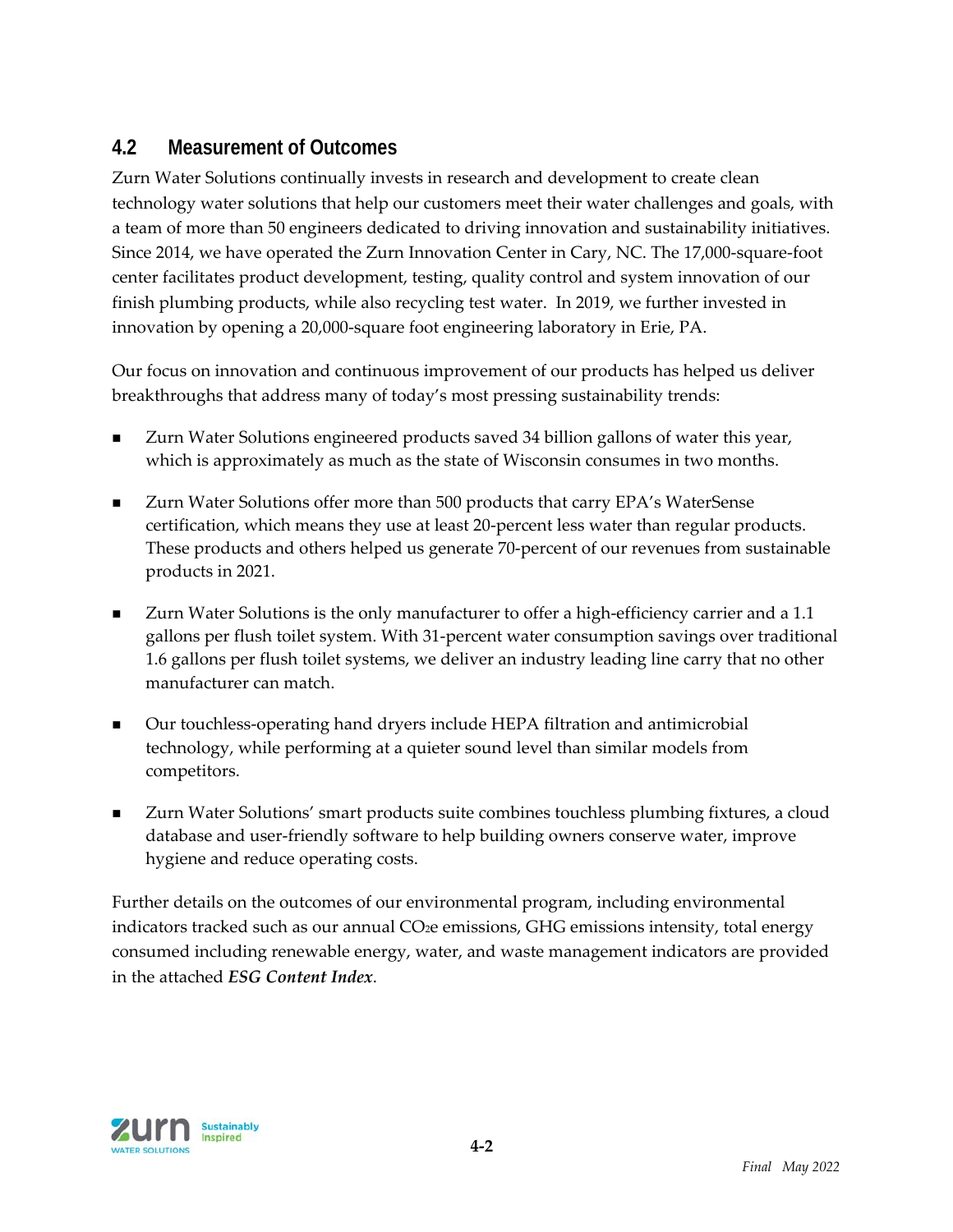### The Zurn Environmental Management System

#### Zurn Water Solutions' Environmental Management System (EMS) focuses on three fundamental environmental principles: protecting air, water and land.

As part of our EHS playbook, this system provides a strong foundation for identifying the company's environmental impacts, managing identified risks, complying with regulatory requirements and enabling continuous improvement:

- This process starts with standard environmental procedures that we implement at each facility to identify potential risks, including air emissions, water sources and discharges, generated wastes and spill potential.
- Once identified, we assess and manage those risks.
- We use a compliance calendar to capture regulatory and corporate requirements—such as regulatory permit requirements, reporting deadlines, employee training and regular risk reviews and to provide a closed-loop process to ensure accountability.
- Finally, we conduct regular internal audits to review compliance with environmental regulatory and corporate requirements. This process has led Zurn Water Solutions to effectively identify and manage environmental impacts, risks and opportunities for our business.

The policies and procedures in our EMS reflect the values and principles laid out in United Nations Global Compact Environmental Principles:

### Principle 7

Adopt a precautionary approach to environmental challenges

#### Principle 8

Conduct environmentally responsible activities

#### Principle 9

Encourage the development and diffusion of environmentally friendly technologies

 $\boldsymbol{\varnothing}$ 

 $\triangle$ 

[IND](#page--1-0)EX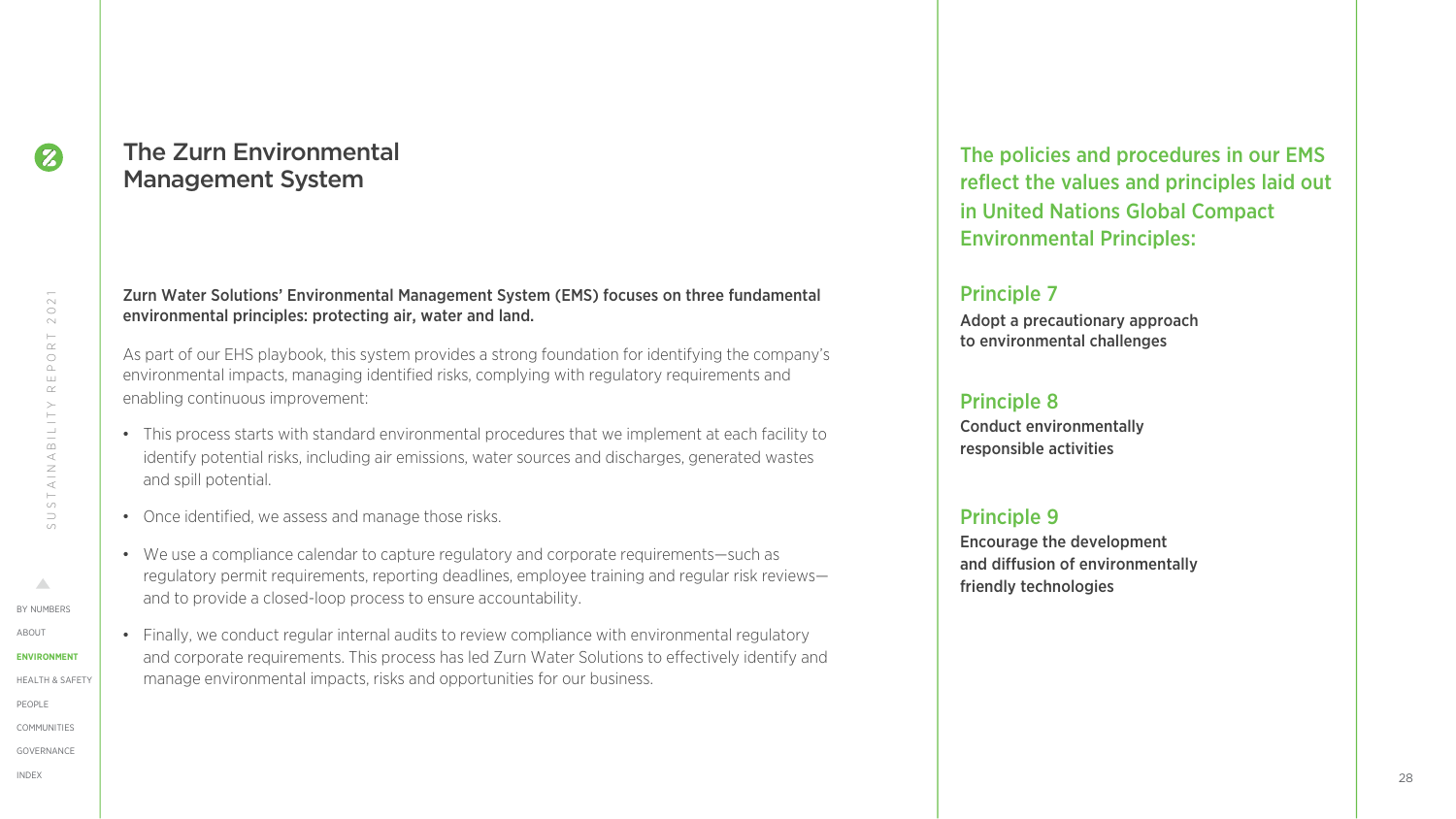### **5.1 Description of Actions**

At Zurn Water Solutions, we maintain a comprehensive Compliance and Ethics Program. The program is designed to ensure that, throughout our company, we fulfill the expectation for our leaders, associates, agents, and suppliers to comply with the laws and regulations that govern our industry and to act with integrity, respect, and good judgment.

The Code of Business Conduct & Ethics steers behavior at all levels of our company, defining responsibilities, providing resources, and guiding training on anti‐corruption policies and procedures. It has been translated into multiple languages and covers a range of important topics, such as conflicts of interest, insider trading, data privacy, and employment practices such as harassment and discrimination.

Zurn Water Solutions has developed an Anti‐Corruption Law Policy and established several initiatives to maintain indispensable business ethics. Our Anti‐Corruption Law Policy is made available to all associates in multiple languages. Associates in certain relevant job functions including legal, finance, sales, business development, supply chain and logistics—are required to take anti‐corruption training on at least a biennial basis. Training includes questions about ethics, business practices and reporting comfort, and includes a sign‐off on the Anti‐ Corruption Law Policy and a Certification of Completion.

We have developed a strong due diligence process for third-party intermediaries, including a robust anticorruption review and risk assessment. Before an associate can employ an intermediary's services, they must complete this process and have a written agreement in place.

Our compliance and ethics approach, outlined in our ESG Policies, reflects the values and principles laid out United Nations Global Compact Anti‐Corruption Principle 10.

Our Responsible Sourcing Philosophy establishes monitoring of supplier performance against the expectations outlined in our Supplier Code of Conduct. It stipulates that the: "Supplier shall not, directly, or indirectly, offer or accept bribes or kickbacks, or any other improper payments or gifts. Supplier shall be in compliance with all anti‐corruption laws in the jurisdictions in which it operates. Suppler shall not engage in any criminal activity, including extortion, embezzlement or money laundering." The supplier is held to other stipulation on the

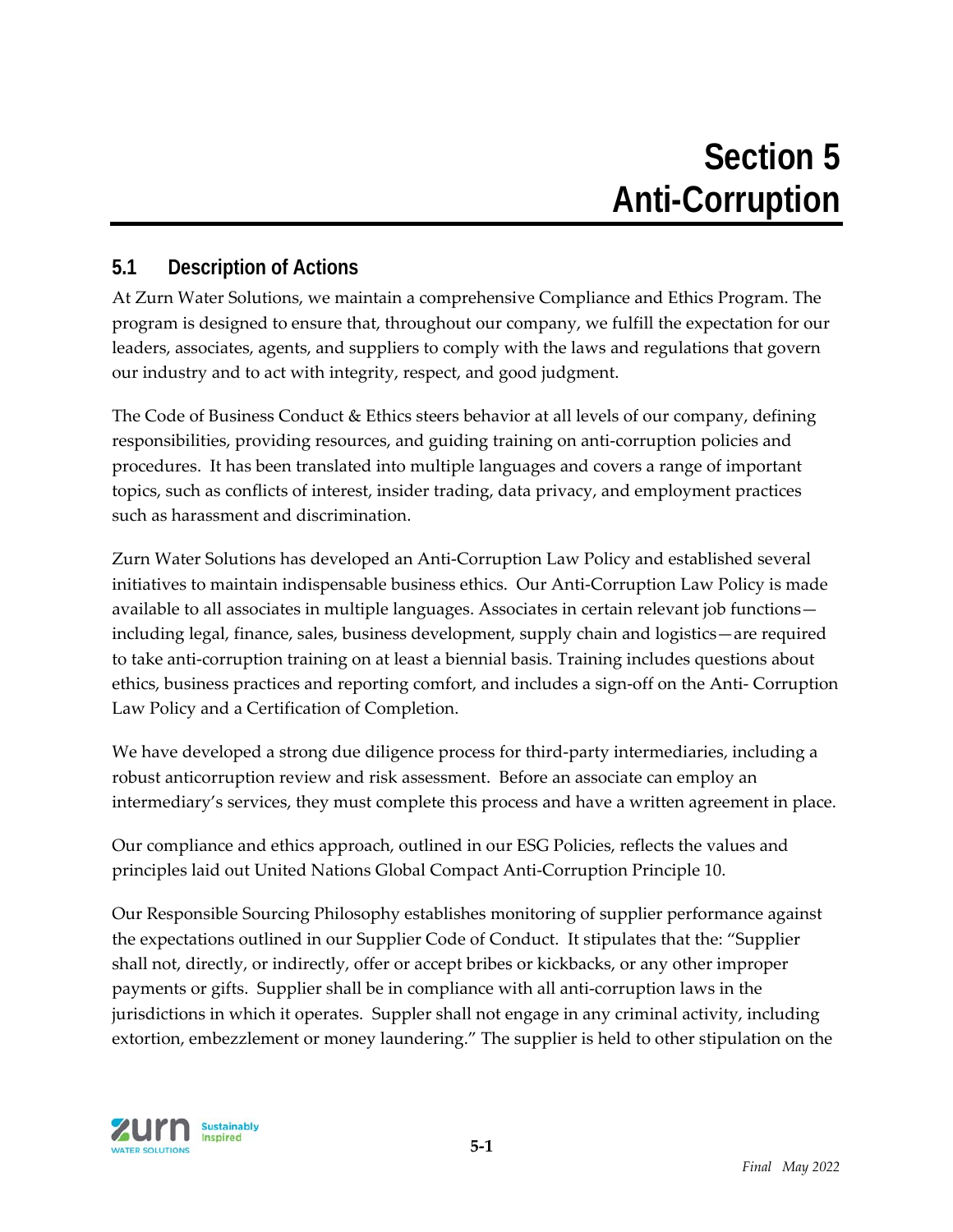environment, labor, and management systems that procure accountability and credibility of ethical business standards.

### **5.2 Measurement of Outcomes**

Zurn Water Solutions reviews anti‐corruption activities and processes in order to evaluate compliance with corporate procedures and policies. These reviews identify risks in our controls and our operating environments, providing the insight necessary to drive continuous improvement in our compliance program. We have developed a strong due diligence process for third-party intermediaries, including a robust anti-corruption review and risk assessment. Before an associate can employ an intermediary's services, they must complete this process and have a written agreement in place. Associates are trained on the Code of Business Conduct and Ethics annually, with 100‐percent of Zurn Water Solutions associates fully trained on it in 2021.

A description of policies and practices for prevention of (1) corruption and bribery and (2) anti‐ competitive behavior can be found in our business ethics policies, which can be accessed via eblink in the attached *ESG Content Index*.

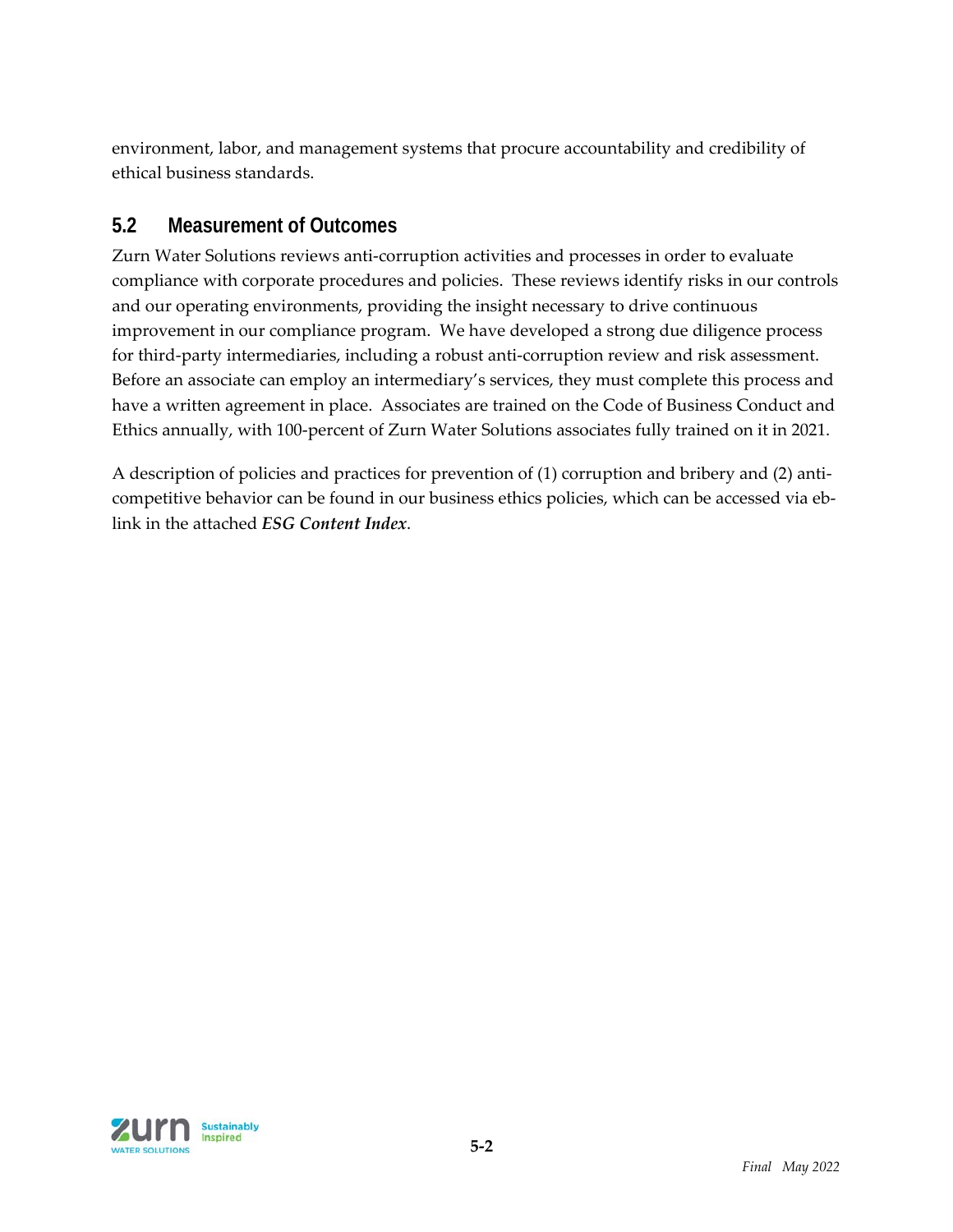# **Compliance** and Ethics

Our Anti-Corruption Law Policy is made available to all associates in multiple languages. Associates in certain relevant job functions—including legal, finance, sales, business development, supply chain and logistics—are required to take anti-corruption training on at least a biennial basis. Training includes questions about ethics, business practices and reporting comfort, and includes a sign-off on the Anti-Corruption Law Policy and a Certification of Completion.

We have developed a strong due diligence process for third-party intermediaries, including a robust anticorruption review and risk assessment. Before an associate can employ an intermediary's services, they must complete this process and have a written agreement in place.

Zurn Water Solutions reviews anti-corruption activities and processes in order to evaluate compliance with corporate procedures and policies. These reviews identify risks in our controls and our operating environments, providing the insight necessary to drive continuous improvement in our compliance program.

Our compliance and ethics approach, outlined in our ESG Policies, reflects the values and principles laid out United Nations Global Compact Human Rights and Anti-Corruption Principles:

#### Principle 1

Businesses should support and respect the protection of internationally proclaimed human rights

### Principle 2

Make sure that they are not complicit in human rights abuses

### Principle 10

Businesses should work against corruption in all its forms, including extortion and bribery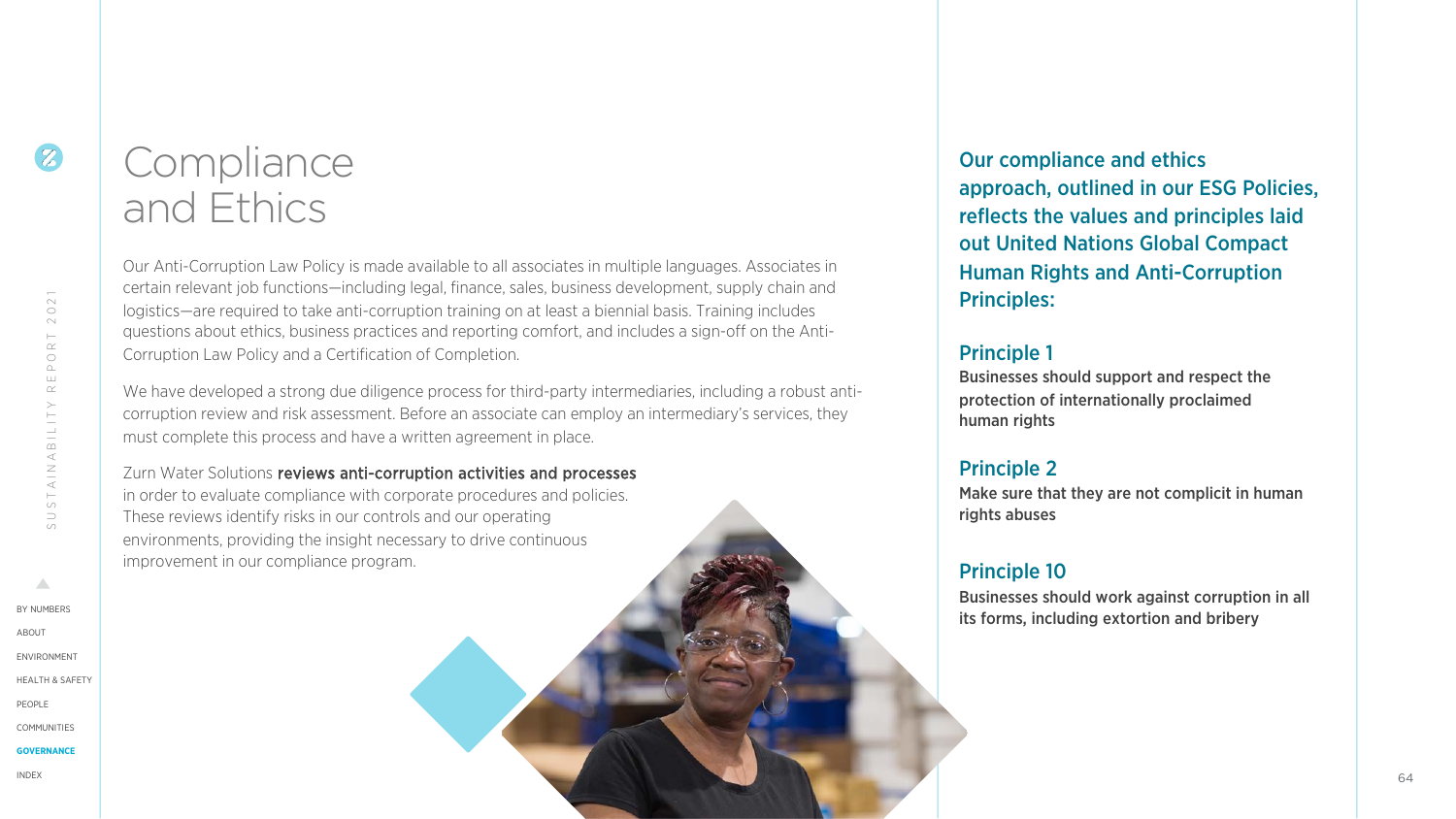## **Attachment 2021 Sustainability Report -** *ESG Content Index*

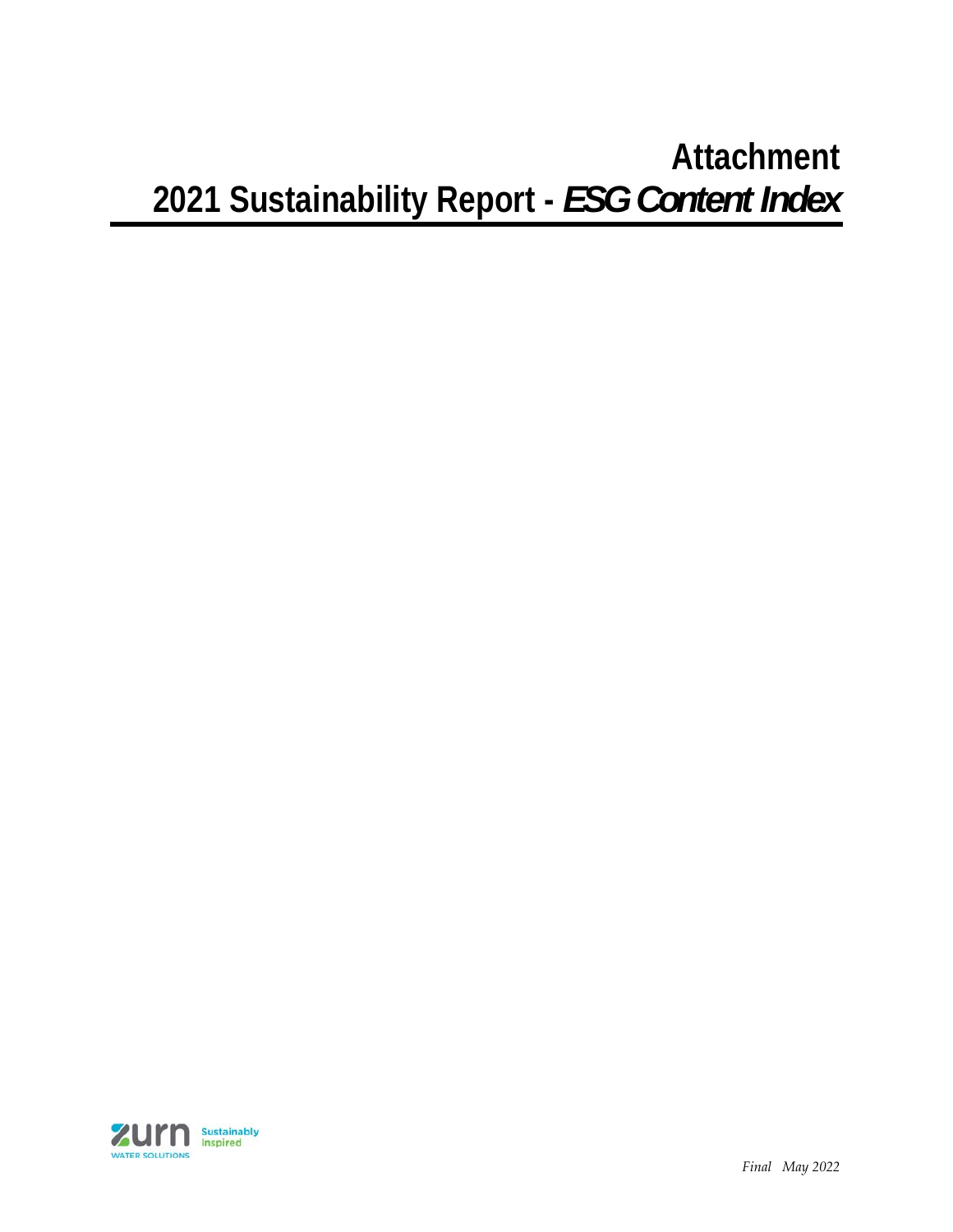# ESG **Content** Index

<span id="page-19-0"></span>

8

[BY NUMBE](#page--1-0)RS [ABO](#page--1-0)UT [ENVIRONME](#page--1-0)NT [HEALTH & SAFE](#page--1-0)TY [PEOP](#page--1-0)LE [COMMUNITI](#page--1-0)ES

**[IND](#page-19-0)EX**

[GOVERNAN](#page--1-0)CE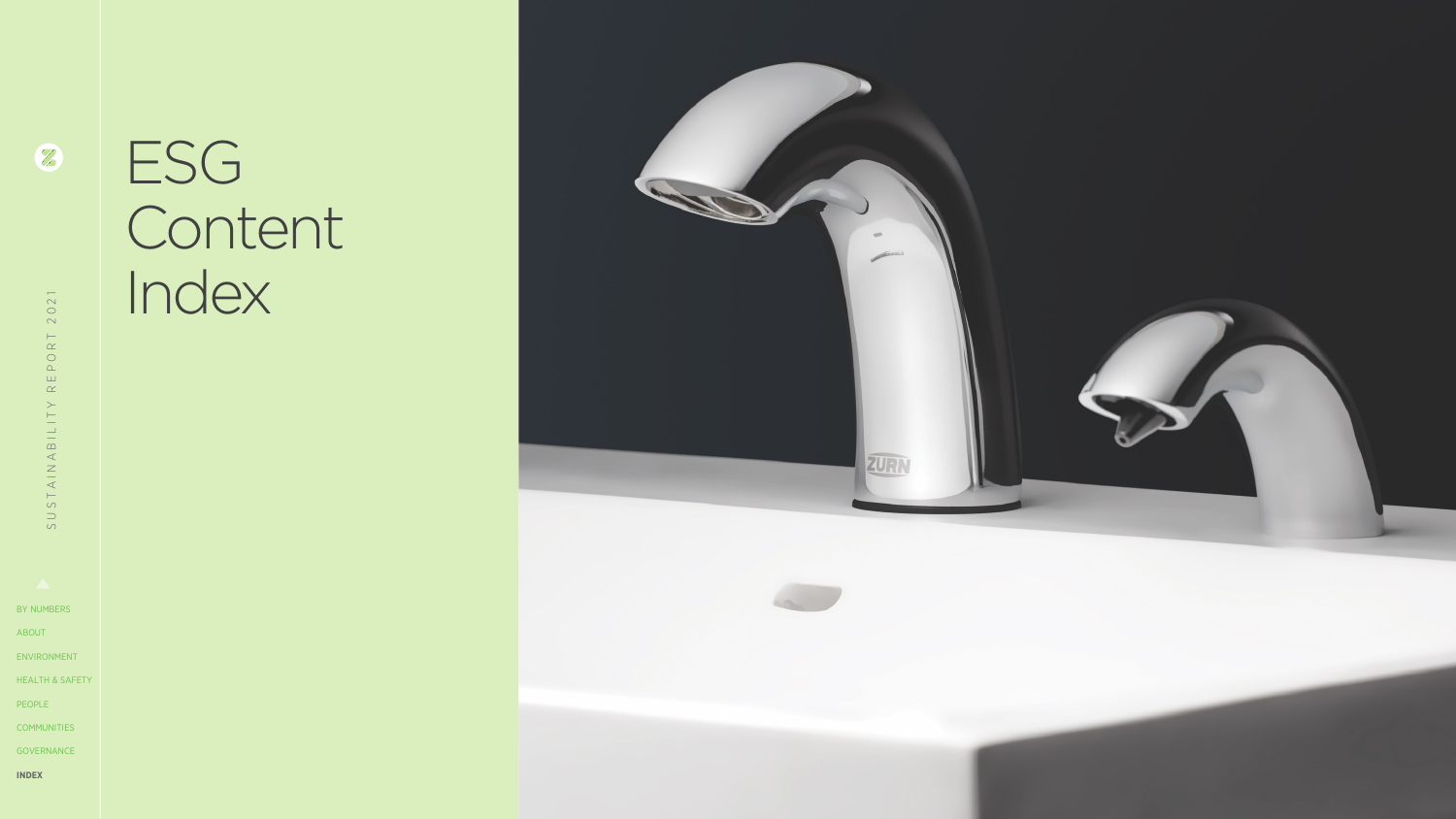|                                                            | <b>TOPIC</b>                       | <b>ACCOUNTING METRIC</b>                                                                                                                                                             | <b>UNITS</b>                      | 2021 RESPONSE                                                                                                                                              | SASB <sup>(A)</sup> | GRI <sup>(B)</sup>   | UN SDG                                                 |  |
|------------------------------------------------------------|------------------------------------|--------------------------------------------------------------------------------------------------------------------------------------------------------------------------------------|-----------------------------------|------------------------------------------------------------------------------------------------------------------------------------------------------------|---------------------|----------------------|--------------------------------------------------------|--|
|                                                            |                                    | Name of the organization                                                                                                                                                             | $\sim$ $\sim$                     | Zurn Water Solutions Corporation                                                                                                                           | $\sim$ $-$          | $102 - 1$            | $\frac{1}{2} \left( \frac{1}{2} \right) = \frac{1}{2}$ |  |
|                                                            |                                    | A description of the organization's activities, brands,<br>products, and services                                                                                                    | $\frac{1}{2}$                     | Environment, Page 19<br>Sustainably Inspired Products                                                                                                      | $\sim$ $\sim$       | $102 - 2$            | 6 - Clean water and sanitation                         |  |
| $\overline{\phantom{0}}$<br>$\sim$<br>$\bigcirc$<br>$\sim$ |                                    | Location of headquarters (Address of Principal<br>Executive Offices)                                                                                                                 | $\sim$ $\sim$                     | 511 W. Freshwater Way,<br>Milwaukee, Wisconsin 53204                                                                                                       | $\sim$ $-$          | $102 - 3$            | $\sim$ $\sim$                                          |  |
|                                                            | <b>General Disclosures</b>         | External initiatives                                                                                                                                                                 |                                   | Environment, Page 24<br>Partnering with Customers to Achieve<br><b>Operational Sustainability;</b><br>Governance, Page 59<br>Integrity in Everything We Do | $\sim$ $-$          | $102 - 12$           | $\qquad \qquad -$                                      |  |
| $\overline{}$<br>$\simeq$                                  |                                    | Statement from senior decision-maker                                                                                                                                                 |                                   | Message from our Chairman and CEO.<br>Page 3-4                                                                                                             | $=$ $=$             | $102 - 14$           | $\sim$ $-$                                             |  |
| $\bigcirc$<br>$\square$<br>$\sqcup\!\sqcup$                |                                    | Gross global Scope 1 emissions (direct GHG<br>emissions)                                                                                                                             | Metric tons (t) CO <sub>2</sub> e | 4.866                                                                                                                                                      | RT-CP-110a.1        | $305-1$              |                                                        |  |
| $\simeq$<br>$\geq$                                         |                                    | Percentage of global scope 1 emissions covered under<br>emissions-limiting regulations                                                                                               | Percentage (%)                    | Zero(0)                                                                                                                                                    | RT-CP-110a.1        | $305-1$              | 13 - Climate Action                                    |  |
| $\equiv$<br>$\frac{1}{\infty}$                             |                                    | Energy indirect Scope 2 GHG emissions                                                                                                                                                | Metric tons (t) $CO2e$            | 5.297                                                                                                                                                      | $\sim$ $\sim$       | 305-2                |                                                        |  |
| $\prec$<br>$\leq$                                          | <b>Greenhouse Gas</b><br>Emissions | GHG emissions intensity based on fiscal year<br>sales/revenue                                                                                                                        | Percentage (%)                    | 11.18                                                                                                                                                      |                     | 305-4                |                                                        |  |
| $\prec$<br>$\vdash$<br>$\cup$<br>$\supset$<br>$\circ$      |                                    | Discussion of long-term and short-term strategy or<br>plan to manage Scope 1 GHG emissions, emissions<br>reduction targets, and an analysis of performance<br>against those targets. |                                   | About Zurn Water Solutions & This Report,<br>Page 15-16 Looking Ahead;<br>Environment, Page 29<br><b>GHG Emissions and Carbon Reduction</b><br>Program     | RT-CP-110a.2        | $\sim$ $\sim$        |                                                        |  |
|                                                            |                                    | Nitrogen oxides (NO <sub>x</sub> ) - Air Emissions                                                                                                                                   | Metric tons (t)                   | 4.10                                                                                                                                                       | RT-CP-120a.1        | 305-7                |                                                        |  |
| $\triangle$                                                |                                    | Sulfur oxides (SOx) - Air Emissions                                                                                                                                                  | Metric tons (t)                   | 0.02                                                                                                                                                       | RT-CP-120a.1        | 305-7                | 3 - Good Health and Well-                              |  |
| BY NUMBERS                                                 | <b>Air Quality</b>                 | Volatile Organic Compounds (VOC) - Air Emissions                                                                                                                                     | Metric tons (t)                   | 2.17                                                                                                                                                       | RT-CP-120a.1        | 305-7                | Being<br>11 - Sustainable Cities and                   |  |
| ABOUT                                                      |                                    | Hazardous air pollutants (HAP) - Air Emissions                                                                                                                                       | Metric tons (t)                   | 0.09                                                                                                                                                       | RT-CP-120a.1        | $305 - 7$            | Communities                                            |  |
| ENVIRONMENT                                                |                                    | Particulate matter (PM) - Air Emissions                                                                                                                                              | Metric tons (t)                   | 1.29                                                                                                                                                       | RT-CP-120a.1        | 305-7                |                                                        |  |
| <b>HEALTH &amp; SAFETY</b>                                 |                                    | Total energy consumed                                                                                                                                                                | Gigajoules (GJ)                   | 149,213                                                                                                                                                    | RT-EE-130a.1        | $302-1$              |                                                        |  |
| PEOPLE                                                     |                                    | Percentage grid electricity                                                                                                                                                          | Percentage (%)                    | 32.7                                                                                                                                                       | RT-EE-130a.1        | $\sim$ $-$           | 7 - Affordable clean energy                            |  |
| <b>COMMUNITIES</b>                                         | <b>Energy Management</b>           | Percentage renewable                                                                                                                                                                 | Percentage (%)                    | 2.1                                                                                                                                                        | RT-EE-130a.1        | $\sim$ $\sim$ $\sim$ | 13 - Climate action                                    |  |
| GOVERNANCE                                                 |                                    | Energy intensity based on fiscal year sales/revenue                                                                                                                                  | Percentage (%)                    | 45.5                                                                                                                                                       | $\sim$ $-$          | 302-3                |                                                        |  |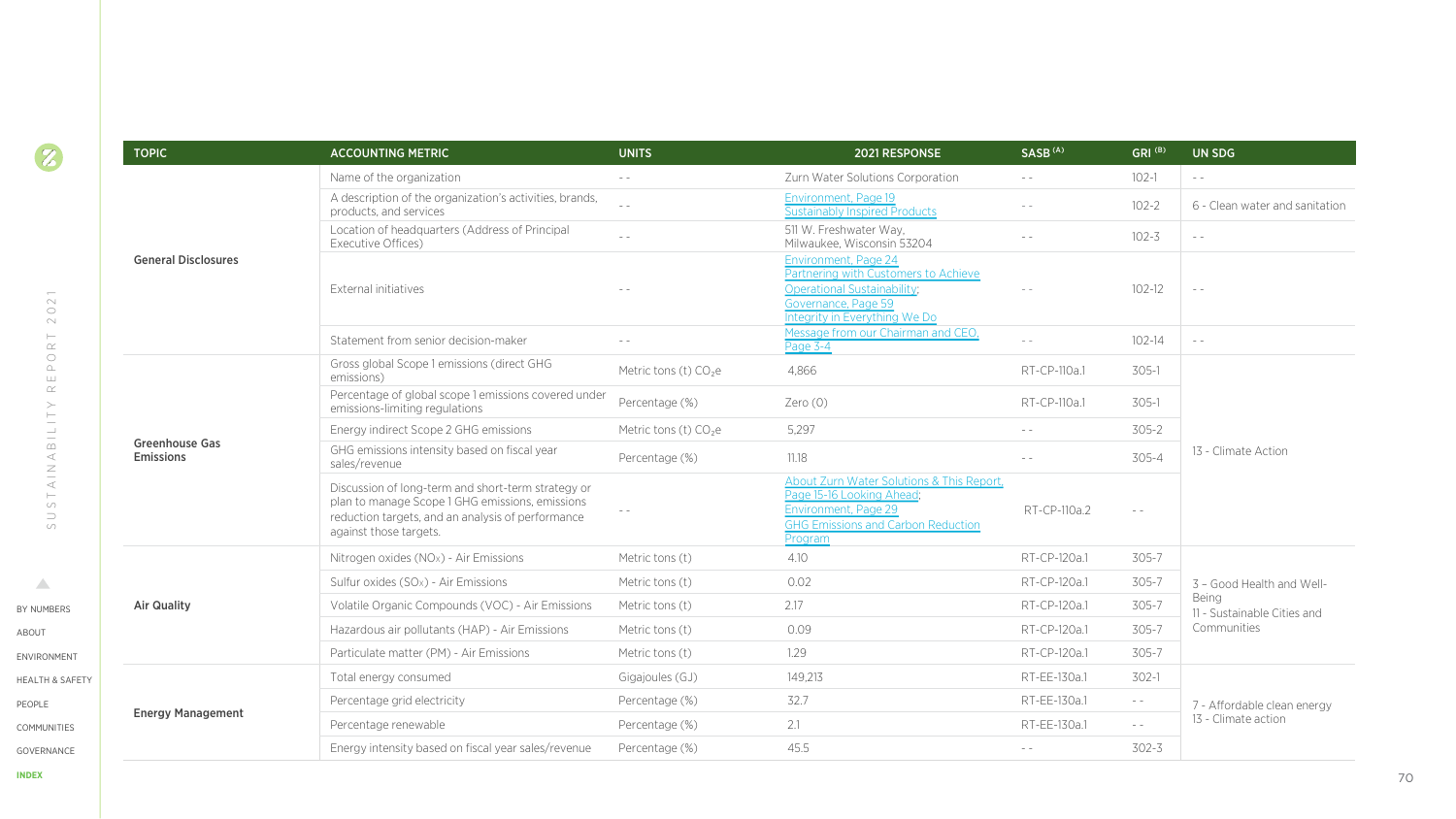|  | <b>TOPIC</b>                         | <b>ACCOUNTING METRIC</b>                                                                                                                                                                | <b>UNITS</b>                  | 2021 RESPONSE                                                                                                                                                                                                                                         | SASB <sup>(A)</sup> | GRI <sup>(B)</sup>                                                                                                                                                                                                                                                                                                                                                                           | UN SDG                                                  |  |
|--|--------------------------------------|-----------------------------------------------------------------------------------------------------------------------------------------------------------------------------------------|-------------------------------|-------------------------------------------------------------------------------------------------------------------------------------------------------------------------------------------------------------------------------------------------------|---------------------|----------------------------------------------------------------------------------------------------------------------------------------------------------------------------------------------------------------------------------------------------------------------------------------------------------------------------------------------------------------------------------------------|---------------------------------------------------------|--|
|  |                                      | Total water withdrawn                                                                                                                                                                   | Thousand cubic meters $(m3)$  | 44.6                                                                                                                                                                                                                                                  | RT-CP-140a.1        | 303-3                                                                                                                                                                                                                                                                                                                                                                                        |                                                         |  |
|  |                                      | Total water discharged                                                                                                                                                                  | Thousand cubic meters $(m^3)$ | 44.5                                                                                                                                                                                                                                                  | $\sim$ $-$          | 303-4                                                                                                                                                                                                                                                                                                                                                                                        |                                                         |  |
|  |                                      | Total water consumed                                                                                                                                                                    | Thousand cubic meters $(m^3)$ | 0.01                                                                                                                                                                                                                                                  | RT-CP-140a.1        | $303 - 5$                                                                                                                                                                                                                                                                                                                                                                                    |                                                         |  |
|  |                                      | Percentage of total water consumed in regions with<br>High or Extremely High Baseline Water Stress                                                                                      | Percentage (%)                | $\circ$                                                                                                                                                                                                                                               | RT-CP-140a.1        | 303-3                                                                                                                                                                                                                                                                                                                                                                                        |                                                         |  |
|  | <b>Water Management</b>              | Description of water management risks and<br>discussion of strategies and practices to mitigate<br>those risks                                                                          | $\qquad \qquad -$             | Environment, Page 29<br><b>Water Consumption</b>                                                                                                                                                                                                      | RT-CP-140a.2        | 303-2                                                                                                                                                                                                                                                                                                                                                                                        | 6 - Clean water and sanitation<br>14 - Life below water |  |
|  |                                      | Management of water discharge-related impacts                                                                                                                                           | $\sim$ $\sim$                 | Zurn will meet or exceed the regulatory<br>water discharge standards applicable to<br>the locations where it operates. Where<br>discharge standards do not exist, Zurn will<br>manage wastewater consistent with its<br>Commitment to Sustainability. |                     | $303 - 2$                                                                                                                                                                                                                                                                                                                                                                                    |                                                         |  |
|  |                                      | Number of incidents of non-compliance associated<br>with water quality permits, standards, and regulations                                                                              | Number (#)                    | $5^1$                                                                                                                                                                                                                                                 | RT-CP-140a.3        | $\sim$ $\sim$                                                                                                                                                                                                                                                                                                                                                                                |                                                         |  |
|  |                                      | Total waste generated                                                                                                                                                                   | Metric tons (t)               | 2.641.5                                                                                                                                                                                                                                               | $\sim$ $-$          | 306-3                                                                                                                                                                                                                                                                                                                                                                                        | 12 - Responsible Consumption<br>and Production          |  |
|  | <b>Waste Management</b>              | Total waste diverted from disposal (recycled)                                                                                                                                           | Metric tons (t)               | 663.2                                                                                                                                                                                                                                                 | $\sim$ $-$          | 306-4                                                                                                                                                                                                                                                                                                                                                                                        |                                                         |  |
|  |                                      | Total waste directed to disposal                                                                                                                                                        | Metric tons (t)               | 1.978.3                                                                                                                                                                                                                                               | $\sim$ $\sim$       | 306-5                                                                                                                                                                                                                                                                                                                                                                                        | 15 - Life on land                                       |  |
|  |                                      | Amount of non-hazardous waste directed to disposal                                                                                                                                      | Metric tons (t)               | 1.975.1                                                                                                                                                                                                                                               | $\sim$ $-$          | 306-5                                                                                                                                                                                                                                                                                                                                                                                        |                                                         |  |
|  |                                      | Amount of hazardous waste generated, as defined<br>per U.S. EPA RCRA regulations and other regulatory<br>frameworks applicable within the jurisdictions where<br>the waste is generated | Metric tons (t)               | 3.2                                                                                                                                                                                                                                                   | RT-EE-150a.1        | 306-3                                                                                                                                                                                                                                                                                                                                                                                        | 12 - Responsible Consumption<br>and Production          |  |
|  | <b>Hazardous Waste</b><br>Management | Percent of hazardous waste recycled, as defined per<br>U.S. EPA RCRA regulations and other regulatory<br>frameworks applicable within the jurisdictions where<br>the waste is generated | Percentage (%)                | $\circ$                                                                                                                                                                                                                                               | RT-FF-150a.1        | 306-4                                                                                                                                                                                                                                                                                                                                                                                        | 15 - Life on land                                       |  |
|  |                                      | Number of reportable spills                                                                                                                                                             | Number (#)                    | Zero $(0)$                                                                                                                                                                                                                                            | RT-EE-150a.2        | $\sim$ $-$                                                                                                                                                                                                                                                                                                                                                                                   | 12 - Responsible Consumption                            |  |
|  |                                      | Aggregate quantity of reportable spills                                                                                                                                                 | Kilograms (kg)                | Zero $(0)$                                                                                                                                                                                                                                            | RT-EE-150a.2        | $\sim$ $-$                                                                                                                                                                                                                                                                                                                                                                                   | and Production                                          |  |
|  |                                      | Quantity of reportable spills recovered                                                                                                                                                 | Kilograms (kg)                | Zero(0)                                                                                                                                                                                                                                               | RT-EE-150a.2        | $\frac{1}{2} \frac{1}{2} \frac{1}{2} \frac{1}{2} \frac{1}{2} \frac{1}{2} \frac{1}{2} \frac{1}{2} \frac{1}{2} \frac{1}{2} \frac{1}{2} \frac{1}{2} \frac{1}{2} \frac{1}{2} \frac{1}{2} \frac{1}{2} \frac{1}{2} \frac{1}{2} \frac{1}{2} \frac{1}{2} \frac{1}{2} \frac{1}{2} \frac{1}{2} \frac{1}{2} \frac{1}{2} \frac{1}{2} \frac{1}{2} \frac{1}{2} \frac{1}{2} \frac{1}{2} \frac{1}{2} \frac{$ | 15 - Life on land                                       |  |

[BY NUMBE](#page--1-0)RS [ABO](#page--1-0)UT [ENVIRONME](#page--1-0)NT

 $\Delta$ 

[PEOP](#page--1-0)LE

[HEALTH & SAFE](#page--1-0)TY

[COMMUNITI](#page--1-0)ES [GOVERNAN](#page--1-0)CE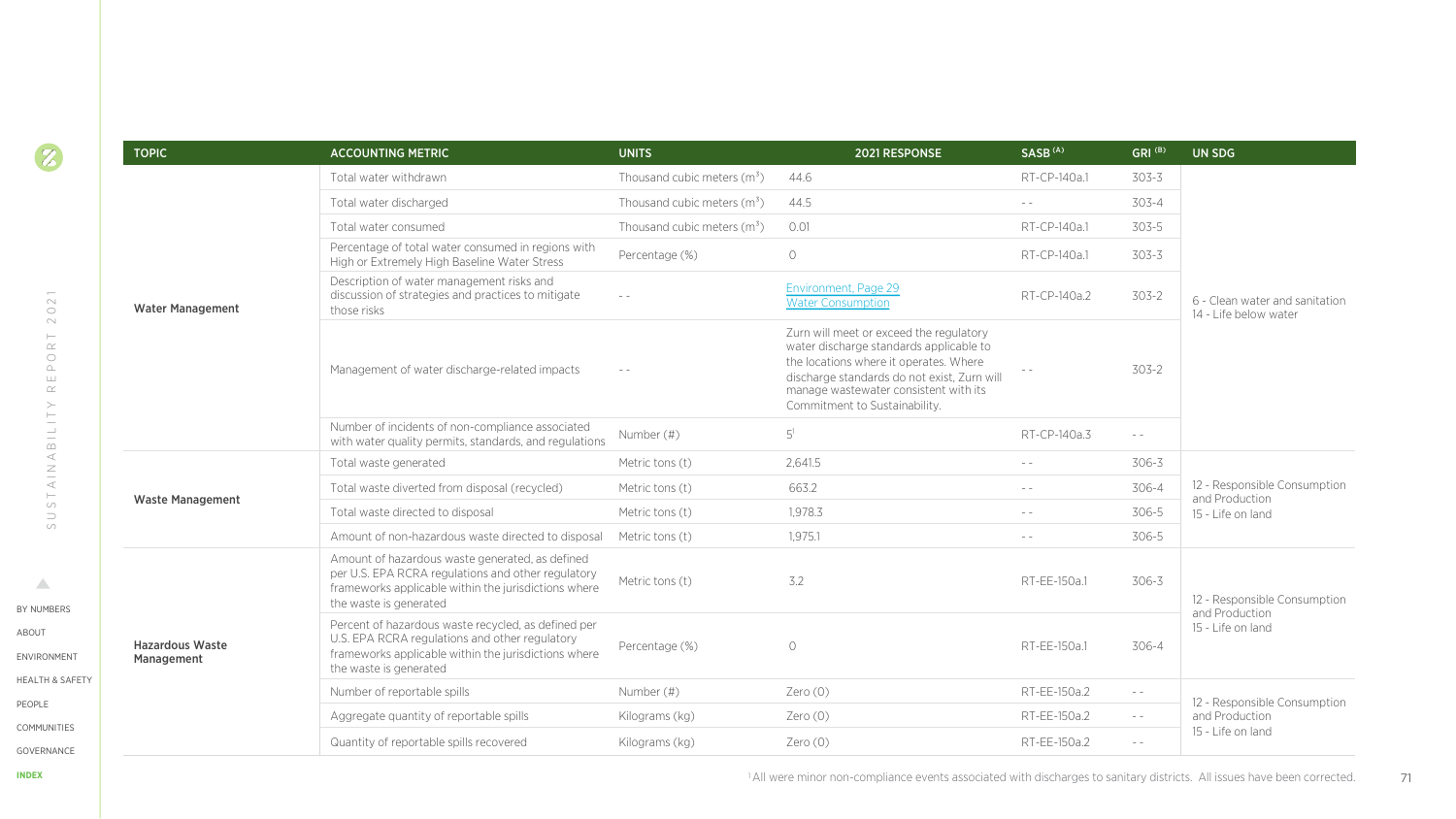|                                                                                              | <b>TOPIC</b>                                                       | <b>ACCOUNTING METRIC</b>                                                                                                                                                                                                                                                                                                                                                                                     | <b>UNITS</b>                                                                                                                                                                                                                                                                                                                                                                                 | 2021 RESPONSE                                                                                                                                    | SASB <sup>(A)</sup> | GRI <sup>(B)</sup>                                     | <b>UN SDG</b>                                            |  |
|----------------------------------------------------------------------------------------------|--------------------------------------------------------------------|--------------------------------------------------------------------------------------------------------------------------------------------------------------------------------------------------------------------------------------------------------------------------------------------------------------------------------------------------------------------------------------------------------------|----------------------------------------------------------------------------------------------------------------------------------------------------------------------------------------------------------------------------------------------------------------------------------------------------------------------------------------------------------------------------------------------|--------------------------------------------------------------------------------------------------------------------------------------------------|---------------------|--------------------------------------------------------|----------------------------------------------------------|--|
|                                                                                              |                                                                    | Total recordable incident rate (TRIR) per 200,000<br>hours worked, globally                                                                                                                                                                                                                                                                                                                                  | Rate                                                                                                                                                                                                                                                                                                                                                                                         | 0.96                                                                                                                                             | RT-IG-320a.1        | $403 - 9$                                              |                                                          |  |
|                                                                                              |                                                                    | Fatality rate                                                                                                                                                                                                                                                                                                                                                                                                | Number (#)                                                                                                                                                                                                                                                                                                                                                                                   | Zero $(0)$                                                                                                                                       | RT-IG-320a.1        | $403 - 9$                                              |                                                          |  |
|                                                                                              | <b>Employee Health</b><br>& Safety                                 | Lost time incident rate (LTIR) per 200,000 hours<br>worked, globally                                                                                                                                                                                                                                                                                                                                         | Rate                                                                                                                                                                                                                                                                                                                                                                                         | 0.30                                                                                                                                             | TR-MT-320a.1        | $403 - 9$                                              | 3 - Good health and well-being                           |  |
|                                                                                              |                                                                    | Percentage of employees participating in 'best<br>practice' health and well-being programs that help to<br>reduce absenteeism and improve productivity                                                                                                                                                                                                                                                       | Percentage (%)                                                                                                                                                                                                                                                                                                                                                                               | >90                                                                                                                                              |                     | $\frac{1}{2} \left( \frac{1}{2} \right)$               |                                                          |  |
| $\sim$<br>$\bigcirc$<br>$\sim$<br>$\vdash$                                                   |                                                                    | Number of recalls issued, total units recalled                                                                                                                                                                                                                                                                                                                                                               | Number (#)                                                                                                                                                                                                                                                                                                                                                                                   | Zero recalls issued under any U.S.<br>Government regulations (i.e., U.S.<br>Consumer Product Safety Commission)                                  | RT-EE-250a.1        | $\frac{1}{2} \left( \frac{1}{2} \right) = \frac{1}{2}$ | 8 - Decent work and economic                             |  |
| $\simeq$<br>$\bigcirc$<br>$\square$<br>$\sqcup\!\sqcup$<br>$\simeq$                          | <b>Product Safety</b>                                              | Total amount of monetary losses as a result of legal<br>proceedings associated with product safety                                                                                                                                                                                                                                                                                                           | Dollars (\$)                                                                                                                                                                                                                                                                                                                                                                                 | SEC Filings - 10-K<br>Information on legal proceedings is<br>disclosed in our Annual Report Form 10-K<br>and in our Quarterly Reports Form 10-Q. | RT-EE-250a.2        |                                                        | growth<br>12 - Responsible Consumption<br>and Production |  |
| $\frac{1}{1}$<br>$\prec$<br>$\frac{1}{\alpha}$<br>$\vdash$<br>$\cup$<br>$\supset$<br>$\circ$ | <b>Employee Recruitment,</b><br><b>Inclusion &amp; Performance</b> | Employee engagement; conducted by third-party<br>survey. The survey included questions or statements<br>related to goal setting, support to achieve goals,<br>training and development, work processes, and<br>commitment to the organization. Percentage<br>calculated as the number (#) of employees who are<br>actively engaged divided by the total number (#) of<br>employees who completed the survey. | Percentage (%)                                                                                                                                                                                                                                                                                                                                                                               | 76                                                                                                                                               | CG-EC-330a.1        | $\frac{1}{2} \left( \frac{1}{2} \right)$               | 8 - Decent work and economic<br>growth                   |  |
|                                                                                              |                                                                    | Voluntary employee turnover rate, globally                                                                                                                                                                                                                                                                                                                                                                   | Percentage (%)                                                                                                                                                                                                                                                                                                                                                                               | 23.1                                                                                                                                             | CG-EC-330a.2        | $401-1$                                                |                                                          |  |
|                                                                                              |                                                                    | Involuntary employee turnover rate, globally                                                                                                                                                                                                                                                                                                                                                                 | Percentage (%)                                                                                                                                                                                                                                                                                                                                                                               | 4.6                                                                                                                                              | CG-EC-330a.2        | $401-1$                                                |                                                          |  |
| $\triangle$                                                                                  |                                                                    | Employee turnover - total                                                                                                                                                                                                                                                                                                                                                                                    | Percentage (%)                                                                                                                                                                                                                                                                                                                                                                               | 27.7                                                                                                                                             | CG-EC-330a.2        | $401-1$                                                |                                                          |  |
| BY NUMBERS                                                                                   |                                                                    | Discussion of talent recruitment and retention efforts<br>for research and development personnel                                                                                                                                                                                                                                                                                                             | $\frac{1}{2} \frac{1}{2} \frac{1}{2} \frac{1}{2} \frac{1}{2} \frac{1}{2} \frac{1}{2} \frac{1}{2} \frac{1}{2} \frac{1}{2} \frac{1}{2} \frac{1}{2} \frac{1}{2} \frac{1}{2} \frac{1}{2} \frac{1}{2} \frac{1}{2} \frac{1}{2} \frac{1}{2} \frac{1}{2} \frac{1}{2} \frac{1}{2} \frac{1}{2} \frac{1}{2} \frac{1}{2} \frac{1}{2} \frac{1}{2} \frac{1}{2} \frac{1}{2} \frac{1}{2} \frac{1}{2} \frac{$ | People, Page 45<br><b>Professional Development</b>                                                                                               | HC-BP-330a.1        | $\frac{1}{2} \left( \frac{1}{2} \right) = \frac{1}{2}$ |                                                          |  |
| ABOUT                                                                                        |                                                                    | Percentage of females in the workforce, globally                                                                                                                                                                                                                                                                                                                                                             | Percentage (%)                                                                                                                                                                                                                                                                                                                                                                               | 27                                                                                                                                               | CG-EC-330a.3        | $405 - 1$                                              |                                                          |  |
| <b>ENVIRONMENT</b>                                                                           |                                                                    | Percentage of female representation in management,<br>globally                                                                                                                                                                                                                                                                                                                                               | Percentage (%)                                                                                                                                                                                                                                                                                                                                                                               | 22                                                                                                                                               | CG-EC-330a.3        | $405 - 1$                                              | 8 - Decent work and economic                             |  |
| <b>HEALTH &amp; SAFETY</b><br>PEOPLE                                                         | <b>Employee Demographics</b>                                       | Percentage of female representation in<br>manufacturing, globally                                                                                                                                                                                                                                                                                                                                            | Percentage (%)                                                                                                                                                                                                                                                                                                                                                                               | 17                                                                                                                                               | CG-EC-330a.3        | $405 - 1$                                              | growth<br>5 - Gender equality                            |  |
| <b>COMMUNITIES</b>                                                                           |                                                                    | Percentage of minorities in the U.S. workforce                                                                                                                                                                                                                                                                                                                                                               | Percentage (%)                                                                                                                                                                                                                                                                                                                                                                               | 38                                                                                                                                               | CG-EC-330a.3        | $405 - 1$                                              | 10 - Reduced inequalities                                |  |
| GOVERNANCE                                                                                   |                                                                    | Percentage of minority representation in U.S.<br>management                                                                                                                                                                                                                                                                                                                                                  | Percentage (%)                                                                                                                                                                                                                                                                                                                                                                               | 14                                                                                                                                               | CG-EC-330a.3        | $405 - 1$                                              |                                                          |  |

[GOVERNAN](#page--1-0)CE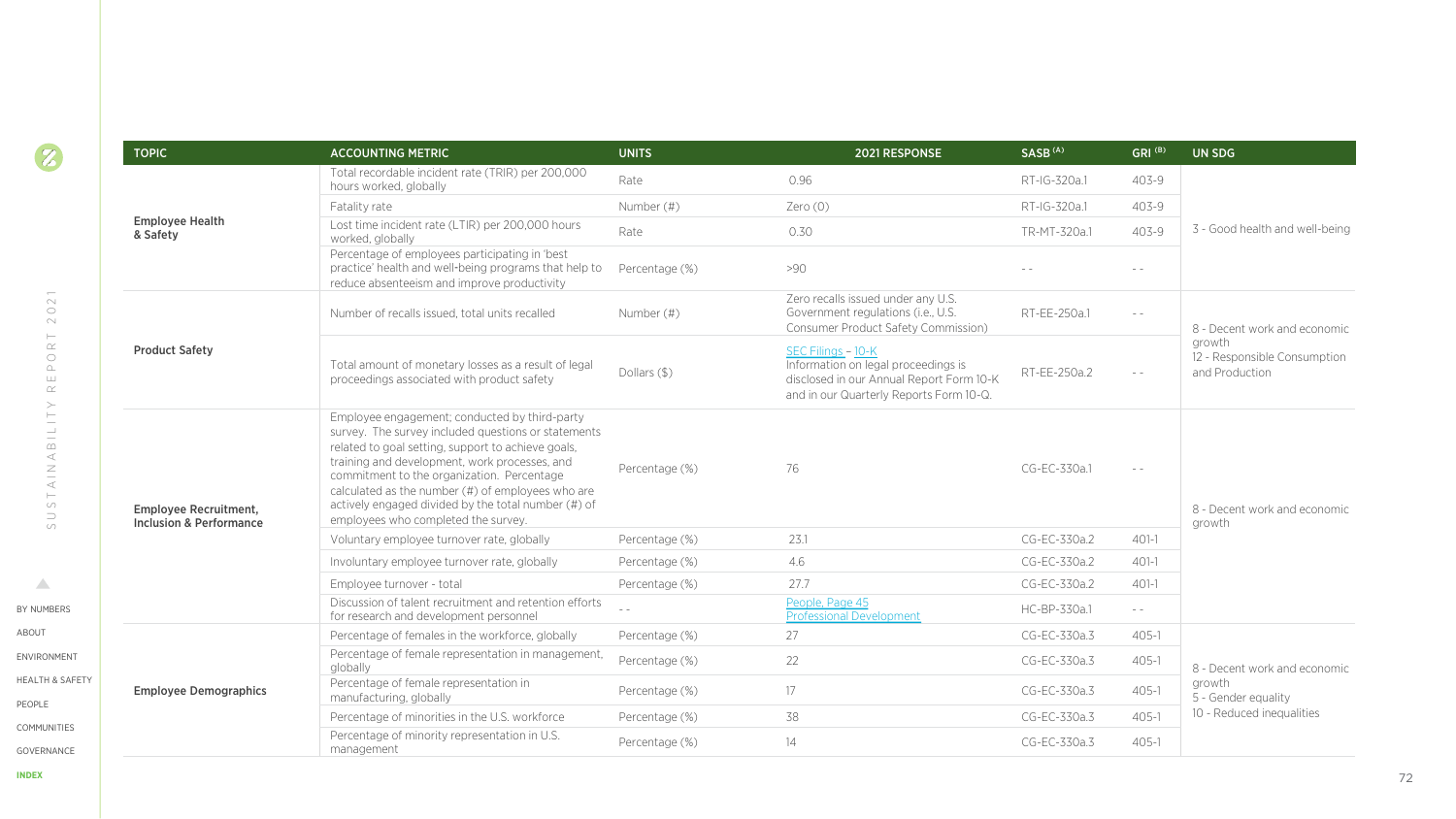| <b>TOPIC</b>                       | <b>ACCOUNTING METRIC</b>                                                                                                                                                                                                      | <b>UNITS</b>              | 2021 RESPONSE                                                                                                        | SASB <sup>(A)</sup> | GRI <sup>(B)</sup>                               | UN SDG                                         |  |
|------------------------------------|-------------------------------------------------------------------------------------------------------------------------------------------------------------------------------------------------------------------------------|---------------------------|----------------------------------------------------------------------------------------------------------------------|---------------------|--------------------------------------------------|------------------------------------------------|--|
|                                    | Percentage of minority representation in U.S.<br>manufacturing                                                                                                                                                                | Percentage (%)            | 68                                                                                                                   | CG-EC-330a.3        | $405 - 1$                                        |                                                |  |
| Employee                           | Percentage of technical employees who are H-1B visa<br>holders                                                                                                                                                                | Percentage (%)            | $\mathbf{1}$                                                                                                         | CG-EC-330a.4        | $405 - 1$                                        | 8 - Decent work and<br>economic growth         |  |
| Demographics                       | Zurn policies and programs for fostering equitable<br>People, Page 48<br>employee representation across global operations<br>Diversity and Inclusion                                                                          |                           | CG-EC-330a.3                                                                                                         | $405 - 1$           | 5 - Gender equality<br>10 - Reduced inequalities |                                                |  |
|                                    | Percentage of female representation on the Board of<br><b>Directors</b>                                                                                                                                                       | Percentage (%)            | 27                                                                                                                   | CG-EC-330a.3        | $405 - 1$                                        |                                                |  |
| <b>Board of Directors</b>          | Percentage of minority representation on the Board<br>of Directors                                                                                                                                                            | Percentage (%)            | 9                                                                                                                    | CG-EC-330a.3        | $405 - 1$                                        | 5 - Gender equality                            |  |
| Demographics                       | Percent women and minority men representation on<br>the Board of Directors                                                                                                                                                    | Percentage (%)            | 36                                                                                                                   | CG-EC-330a.3        | $405 - 1$                                        | 10 - Reduced inequalities                      |  |
|                                    | Median Board of Director Age                                                                                                                                                                                                  | Number (#)                | 62                                                                                                                   | CG-EC-330a.3        | $405 - 1$                                        |                                                |  |
|                                    | Ratios of the standard entry level wage at U.S.<br>significant locations of operation to the minimum<br>wage                                                                                                                  | Percentage (%)            | 158                                                                                                                  |                     | $202 - 1$                                        | 8 - Decent work and economic<br>growth         |  |
| <b>Labor Practices</b>             | Percentage of active workforce covered under<br>collective bargaining agreements                                                                                                                                              | Percentage (%)            | 13                                                                                                                   | IF-WM-310a.1        | $\sim$ $-$                                       |                                                |  |
|                                    | Number of work stoppages                                                                                                                                                                                                      | #, Days                   | Zero(0)                                                                                                              | IF-WM-310a.2        | $\omega_{\rm c}$ and                             |                                                |  |
|                                    | Number of total days idle                                                                                                                                                                                                     | #, Days                   | Zero(0)                                                                                                              | IF-WM-310a.2        | $\sim$ $\sim$                                    |                                                |  |
|                                    | Percentage of products by revenue that contain IEC<br>62474 declarable substances                                                                                                                                             | Percentage (%) by revenue |                                                                                                                      | RT-EE-410a.1        | $\sim$ $\sim$                                    | 12 - Responsible Consumption<br>and Production |  |
| Product<br>Lifecycle<br>Management | Percentage of eligible products, by revenue, that meet<br>ENERGY STAR® criteria                                                                                                                                               | Percentage (%) by revenue | Not applicable to Zurn. Zurn does not<br>manufacture Electrical and Electronic<br>Equipment that meet this criteria. | RT-EE-410a.2        | $\sim$ $\sim$                                    |                                                |  |
|                                    | Revenue from renewable energy-related and energy<br>efficiency-related products                                                                                                                                               | Dollars (\$)              |                                                                                                                      | RT-EE-410a.3        | $\sim$ $\sim$                                    |                                                |  |
|                                    | Description of efforts to maintain traceability within<br>the distribution chain                                                                                                                                              | $=$ $=$                   | Governance, Page 65<br>Responsible Sourcing                                                                          | HC-MS-430a.2        | $\sim$ $\sim$                                    |                                                |  |
| Supply Chain                       | Proportion of spending on local suppliers as<br>percentage of the procurement budget (percentage<br>23<br>Percentage (%)<br>of products and services purchased locally). Local is<br>defined as domestic U.S. supplier spend. | $204-1$                   | 8 - Decent work and economic<br>growth                                                                               |                     |                                                  |                                                |  |
| Management                         | Diverse supplier spend on minority-owned or women-<br>owned businesses                                                                                                                                                        | Dollars (\$)              | 5.000.000                                                                                                            |                     | $\sim$ $\sim$                                    | 12 - Responsible Consumption<br>and Production |  |
|                                    | Number of suppliers assessed for environmental<br>impacts                                                                                                                                                                     | Number (#)                | Governance, Page 67<br>Supplier Quality and Development Program                                                      |                     | $308-2$                                          |                                                |  |
|                                    | Number of suppliers assessed for social impacts                                                                                                                                                                               | Number (#)                | Governance, Page 67<br>Supplier Quality and Development Program                                                      |                     | $414 - 2$                                        |                                                |  |

[BY NUMBE](#page--1-0)RS [ABO](#page--1-0)UT [ENVIRONME](#page--1-0)NT [HEALTH & SAFE](#page--1-0)TY

 $\mathcal{A}$ 

[PEOP](#page--1-0)LE [COMMUNITI](#page--1-0)ES

[GOVERNAN](#page--1-0)CE